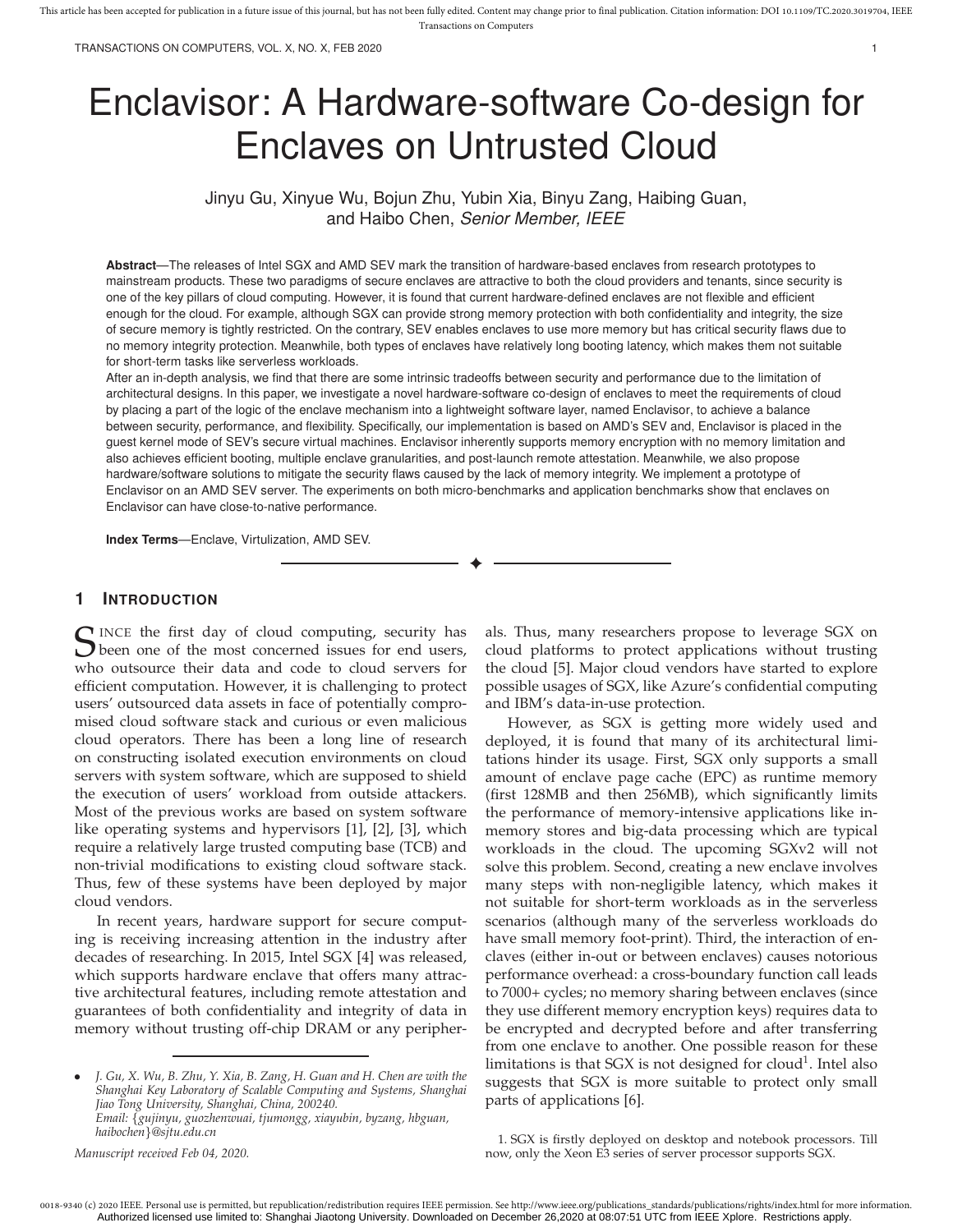#### TRANSACTIONS ON COMPUTERS, VOL. X, NO. X, FEB 2020 2

On the contrary, AMD released its enclave in 2016, with techniques named secure memory encryption (SME) and secure encrypted virtualization (SEV) [7], which is designed for the cloud in the first place. Unlike defining a new abstraction of an enclave as Intel SGX does, AMD SEV reuses a virtual machine as its enclave and tries to make the protection as transparent as possible to existing cloud applications. It also supports memory encryption and has no memory limitation for enclaves to use.

Unfortunately, these benefits come with the cost of security and flexibility: first, the virtual machine granularity is too coarse-grained and heavyweight for enclaves. For cloud users who only want to run an application in the enclave, they have to deploy a guest OS as well. Meanwhile, current SEV can only support a limited number of enclaves running concurrently (15 on AMD EPYC 7281) due to the limitation of ASID. Running more enclaves at the same time requires evicting and reusing of ASID, which will hurt performance. Second, SEV cannot guarantee the integrity of enclave memory. This could be a critical security flaw, and many researchers have reported successful attacks even if the memory of enclaves is encrypted [8], [9]. Third, SEV only supports one-time attestation for each enclave before it is launched, which does not allow multiple users to attest long-running cloud services.

In this paper, we first give a systematic analysis on the mismatching between what hardware enclave offers and what cloud application requires. Then we propose a new enclave system with a novel hardware-software co-design that can well fit the requirements of cloud scenario by embracing the flexibility of software and strong security guarantee of hardware. Specifically, our implementation is mainly based on AMD SEV. But instead of using an entire virtual machine as an enclave, we introduce a small layer of software running in guest supervisor mode, named *Enclavisor*, to manage enclave instances running in guest's user mode. The Enclavisor is responsible for enclaves' life cycle management, including creation, attestation, scheduling, deletion, interaction, etc. As shown in Table 1, our system can achieve the most needed requirements of cloud workloads:

- **High-security insurance**: All the off-chip memory are encrypted by hardware. Meanwhile, we also propose both software solutions and hardware enhancements to mitigate the security problems due to a lack of memory integrity on SEV.
- **Large memory support:** There is no limitation on the memory size of the enclaves. Also, the overhead of secure memory access is usually trivial.
- **High performance**: Enclavisor can create a new enclave instance by *fork* to achieve fast boot for serverless and FaaS workloads [10], [11], [12]. It also supports FlexSC-like [13] fast interaction (see Highway in Section 3.4).
- **Flexible remote attestation**: We propose *two-phase attestation*, which leverages Intel SGX (as a proxy node) to support post-launch remote attestation of Enclavisor, which is not supported by SEV but required by long-running services with multiple users.

Our system is implemented and evaluated on a server

with AMD EPYC 7281 processor. The evaluation shows that enclaves on Enclavisor can achieve near-native performance in both micro-benchmarks and real-world benchmarks. In summary, this paper makes the following contributions:

- A systematic analysis on the mismatching between existing architectural features and requirements of cloud applications.
- A practical software-hardware co-design for building secure and efficient enclaves for the cloud.
- An implementation of a prototype and an evaluation on real hardware and applications.

# **2 MOTIVATION AND BACKGROUND**

The security of cloud tenants' data and application highly depends on the infrastructure of the multi-tenant cloud being secure. However, with security threats such as vulnerabilities in hypervisors and malicious cloud operators, it is no surprise to see frequent reports of secret leakages or abuses in clouding computing. To ameliorate this problem, there is a long line of research of attempting to construct enclaves (i.e., trusted execution environment, TEE) for secure computation in commodity clouds. Yet, most prior systems [2], [14], [15] require intrusive software/hardware modifications or bloat the trusted computing base (TCB) of secure applications due to trusting the hypervisor or even the guest OS.

#### **2.1 Intel SGX's Limitations**

Intel SGX [4] is one of the most promising solutions. It is the first security extension being deployed on commodity processors that can protect both the integrity and confidentiality of memory, which takes a strong threat model that can even defend against physical attacks. Thus, many researchers try to leverage SGX to provide strong security guarantees for cloud applications with minimal trust on software components. In recent years, SGX is used to protect applications like KMS, databases, big data processing, containers and FaaS [5], [16], [17], [18], [19], [20], [21]. Meanwhile, major cloud vendors like Microsoft Azure and IBM cloud also use SGX for protecting sensitive data.

However, as SGX is getting more used and deployed, it is found that SGX still cannot fulfill some essential requirements of cloud, including the lack of multi-processor support, being vulnerable to various side channel attacks, etc. Among these requirements, the most demanded two are larger memory size and higher performance. As shown in Figure 1-(a), the integrity check and the memory swapping caused by limited EPC size can lead to a substantial performance slowdown for EPC access compared with normal memory access. Figure 1-(b) shows the latency of loading/booting an SGX enclave application, which is much slower than loading a non-SGX application (e.g., launching Memcached only takes 479 us). Note that the presented results do not include remote attestation which can further increase the booting latency significantly. Similar results are reported in many studies [18], [20]. These limitations significantly limit SGX's usage for scenarios like memoryintensive and latency-sensitive applications on the cloud. We analyze these two limitations and find that they are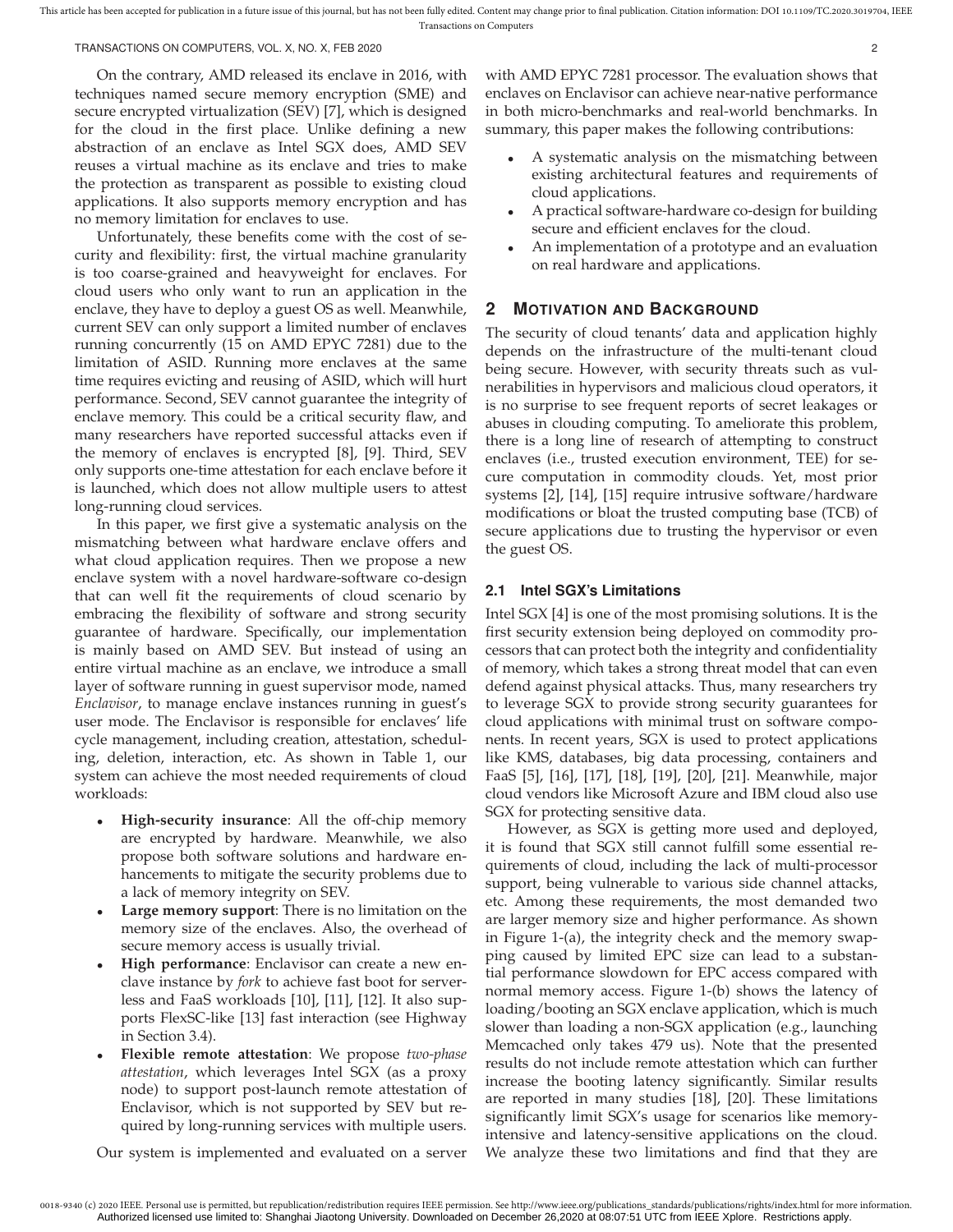TABLE 1 A comparison on Intel SGX, AMD SEV and Enclavisor from different dimensions.

|            | Memory     | Memory      | Memory size   | Enclave      | Enclave        | Fast      | Efficient   | Remote        |
|------------|------------|-------------|---------------|--------------|----------------|-----------|-------------|---------------|
|            | encryption | integrity   | limitation    | number       | granularity    | boot      | interaction | attestation   |
| SGX        | Yes        | Yes         | All 256MB EPC | Unlimited    | Fine-grained   | No.       | No.         | Pre/post-boot |
| <b>SEV</b> | Yes        | No-         | All phy-mem   | Limited (15) | Coarse-grained | <b>No</b> | No.         | Pre-boot only |
| Enclavisor | Yes        | Partial [*] | All phy-mem   | Unlimited    | Multiple       | Yes       | Yes         | Pre/post-boot |

\* Our design can defend against two types of attacks caused by no integrity guarantee (specified in Section 3.6).

intrinsic issues and the cause is rooted in the design for memory protection.



Fig. 1. (a) We quantify the performance degradation of secure memory accessing on Intel SGX and AMD SEV machines, separately. The micro-benchmark repeatedly reads/writes a random 4K page within a specified working set, and compares the performance of enclave execution with native execution. SGX experiments are done in a VM with 92 MB EPC while AMD experiments are done in a normal and a secure VM. (b) This microbenchmark measures the SGX enclave booting performance by continuously creating 6 sample enclaves provided in Intel SGX SDK. The enclave size is 16 MB. If the newly created enclave is accessing memory, the last enclave's boot time increases to 212.4 ms. Even if not, the boot time is still about 110.0 ms. The experiments are done in VM with 64 MB EPC.

*Why is it hard to support large EPC in SGX?* SGX leverages counter-based encryption for protecting memory confidentiality and Bonsai Merkle Tree (BMT) for ensuring memory integrity. SGX maintains an 8-byte hash for each 64-byte secure memory block (cacheline size) as well as the counters, and checks the hash for each EPC access operation [22], [23]. It stores each hash for the memory block as leaf nodes of a 4-level Merkle hash tree. Specifically, for 128MB EPC, only 96MB are used for storing data. Correspondingly, the 96MB data will have 12MB counters for encryption and 12MB MACs for integrity check. The counters will then have a Merkle hash tree with 1.5MB level-0 nodes, 192KB level-1 nodes, 24KB level-2 nodes, and 3KB level-3 nodes. Only the level-3 nodes are stored in the very limited CPU internal storage.

Therefore, enlarging the EPC size leads to the growth of the size and depth of the hash tree, which will lead to poor cache locality and higher memory bandwidth penalties when navigating the tree, which will in turn cause longer memory access latency.

*Why is it hard to support fast boot of an SGX enclave?* Boot speed is critical for the emerging short-term cloud tasks, especially in the serverless scenario [10], [11], [12]. The booting cost of SGX enclaves mainly comes from the expensive enclave constructing instructions: during booting, all the memory pages need to be added to an enclave one by one,

which leads to data copy from ordinary pages to EPC pages. It is needed by the processor to calculate a hash of the loaded application for remote attestation. Meanwhile, since the total size of EPC is limited, it is likely to trigger EPC swapping during the booting processing, as in the last case of Figure 1- (b).

A traditional way to optimize booting latency of cloud applications is using fork-style copy-on-write mechanisms to skip the initialization process of an application [12]. However, since each SGX enclave has its own memory encryption key, the copy-on-write mechanisms are not possible to be applied here.

Besides the two limitations mentioned, the design of SGX is also not friendly to interactions. First, the code within an enclave cannot invoke system calls directly through instructions like *syscall*. Second, as memory sharing is disabled between enclaves, message passing between two enclaves needs at least two memory copies and two encryption/decryption operations. Such overhead suggests to put all services into one enclave, which contradicts the principle to minimize code within each enclave for better security.

#### **2.2 AMD SEV's Limitations**

AMD SEV [7] is a new virtualization security paradigm that has been supported by software stacks of modern cloud [24], [25]. SEV integrates memory encryption with AMD-V virtualization architecture and aims to protect virtual machines from the potentially malicious hypervisor. Inside the processor, SEV tags all the data of a VM with its address space ID (ASID), which prevents the data from being used by anyone other than the owner VM. When data leaves/enters the processor, it is automatically encrypted/decrypted by the memory controller with a key bound to its owner VM. The keys are managed by a secure co-processor and will never be exposed to any software. SEV decides whether to encrypt one memory page according to one bit (C-bit) in the corresponding guest page table entry. It is easy for a VM to mark selected memory pages as confidential by setting the C-bits in its own page table, and leave others as plaintext pages for communications with others. An extension of SEV, named SEV-ES (encrypted state), encrypts and protects a secure VM's state as well as its execution contexts. Although SEV has no limitation on enclave's memory size, it brings new limitations for being used to secure critical cloud applications.

First, the isolation granularity in SEV is VM (*Challenge-1*), which means that if a user only needs to protect a small piece of code, she has to deploy a large guest OS in the enclave. Since the size of popular OSes has increased dramatically (e.g., the Linux kernel 4.5 has over 20 million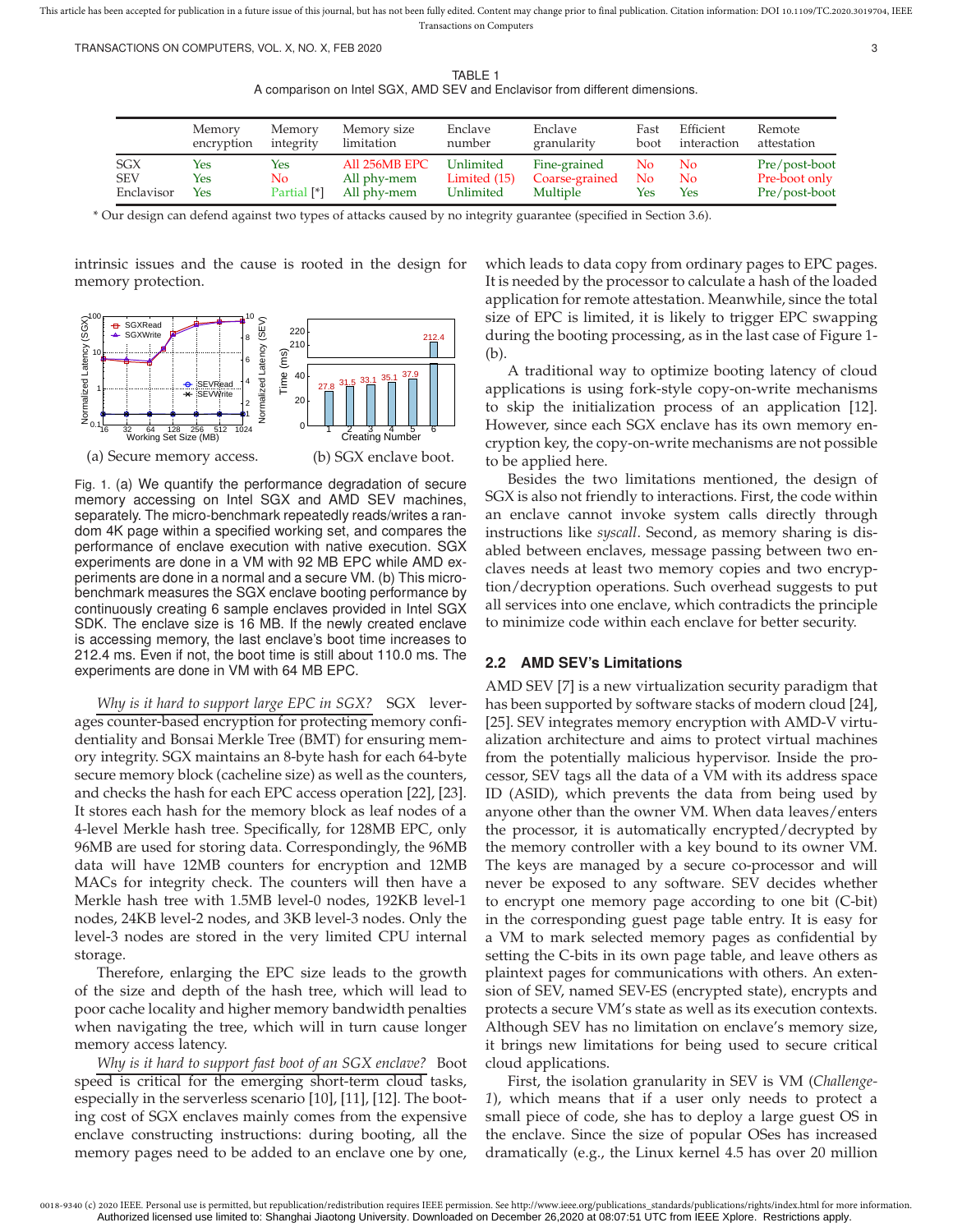#### TRANSACTIONS ON COMPUTERS, VOL. X, NO. X, FEB 2020 4

source lines of code), such requirement will excessively enlarge application's software TCB. Moreover, VM-level enclave also leads to long boot time, which mismatches the fast boot requirements in a popular cloud computing paradigm named serverless [10], [11], [12] (especially, 1ms in [26]). For example, launching a simple Kata container [25] (the container is actually a micro SEV VM) takes about 2.6s.

Second, current SEV only allows 15 secure enclaves to run concurrently (*Challenge-2*). This is because SEV associates ASIDs with VMs' memory encryption keys and an ASID has only 4-bit. To re-allocate an in-use ASID for a new secure VM (e.g., the 16th secure VM), the hypervisor first needs to flush the cache on all the cores that the old VM runs on to ensure consistency and then deactivates the ASID (i.e., stops the old VM). The process is time consuming and not supported by current software yet. Therefore, in the case of using one application for one enclave, it may not only waste the parallelism of multiple cores, but also incur high booting/switching overhead when overcommitting ASID for more enclaves.

Third, an SEV-secured VM can only be attested for one time at the boot time (*Challenge-3*). So, only one tenant can attest and build a trusted channel with a secure VM, which prevents multiple mutual-distrust tenants from securely sharing the VM.

Last but not least, SEV does not ensure memory data integrity (*Challenge-4*), which has been utilized as a attack vector [8], [9], [27], [28]. It means that a even if the memory of a secure VM is encrypted, a compromised hypervisor is still able to tamper with or even steal VM's private data without knowing the encryption key. There are two categrories of attacks, one is *rollback attack* and the other is *NPT mapping attack*. More details are discussed in Section 3.6.



Fig. 2. Enclavisor as the extension of secure hardware. (Enc: Enclave, MEE: Memory Encryption Engine, SP: Secure Processor)

In all, it is challenging to design a secure hardware enclave that can fit different usages in various cloud scenarios. So in this paper, we propose Enclavisor, a hardwaresoftware co-designed system which leverages software as an extension of existing secure hardware to construct enclaves in a more flexible way to meet different requirements of cloud (see Table 1). As shown in Figure 2, our design and

implementation is based on AMD's SEV and Enclavisor is placed in the guest kernel mode of SEV's secure virtual machine. Enclavisor inherently supports memory encryption with no memory limitation, and also achieves multiple enclave granularities, efficient booting and post-launch remote attestation. Meanwhile, we also propose hardware/software solutions to mitigate the security flaws caused by the lack of memory integrity.

# **3 DESIGN**

#### **3.1 Threat Model**

We assume that Enclavisor is trusted and cannot be compromised. An attacker can compromise and control system software components, including the guest OS as well as the hypervisor. Enclaves are mutual distrust. We do not consider denial-of-service (DoS), side channel attacks, or hardware bugs (e.g., rowhammer attacks). We also do not consider physical attacks on the secure memory integrity, including *physical* rollback attacks in which an attacker physically overrides a memory page with its previous (encrypted) content (e.g., by injecting memory transactions to the memory bus directly).

#### **3.2 System Overview**



Fig. 3. An overview of our system. An enclave needs to trust Enclavisor besides the SEV hardware. (s-Code: secure code, ns-Code: non-secure code)

SEV technology protects a VM as a whole (*Challenge-1*), which means an application needs to trust the guest OS in the VM. To solve this challenge, our system separates the application and the guest OS into different isolated execution environments. Such design can provide fine-grained isolation for secure applications and can remove the guest OS from TCB.

Nevertheless, current SEV only allows at most 15 secure VMs to run (*Challenge-2*), which makes it impossible to let each secure application to monopolize a secure VM as its isolated execution environment. To solve this challenge, our system uses one secure VM and provides mutuallyisolated execution environments within the VM as enclaves for applications to use.

Figure 3 gives an overview of our system which provides fine-grained enclaves inside one secure VM under the supervision of *Enclavisor*. Enclavisor is a trusted software layer running in the secure VM's kernel level (i.e., ring-0 in guest mode). It is responsible for building and managing secure enclaves: first, it manages the memory for enclaves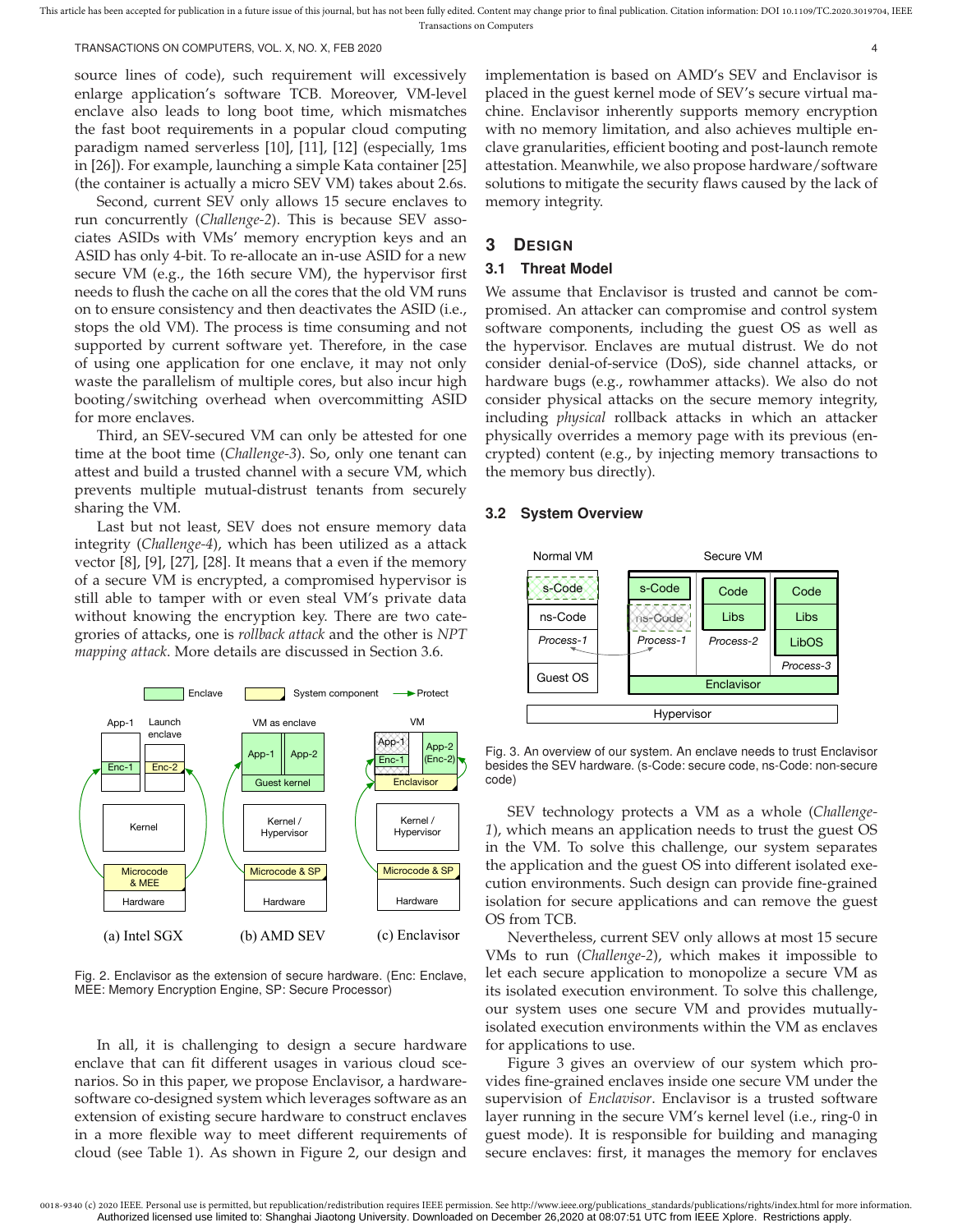#### TRANSACTIONS ON COMPUTERS, VOL. X, NO. X, FEB 2020 5

through page tables including enforcing memory isolation between (mutual-distrusted) enclaves; second, it schedules the enclaves in the secure VM. Different from traditional guest OSes, Enclavisor (9,800 SLOC) is as a flexible extension of the secure hardware to support different enclaves and does not implement most OS functionalities such as POSIX system calls. Logically, an enclave belongs to its host application and just executes in a secure environment, and most of the enclave's system calls are routed to its guest OS on which the host application runs.

Although Enclavisor can provide mutual-isolated enclaves in a secure VM, cloud tenants still cannot share the VM because SEV remote attestation can only be done for one time at the VM boot time (*Challenge-3*). The probable reason for such attestation design is SEV assumes a secure VM as an enclave and has one owner. To overcome this obstacle, our idea is leveraging an Intel SGX enclave as a secure delegation for establishing trusted communication channels between Enclavisor and different tenants. Details are in Section 3.5.

SEV does not protect memory integrity (*Challenge-4*), which may lead to critical security flaws. First, though it is non-trivial to physically modify the memory in cloud (out of our scope), a compromised hypervisor can easily launch rollback attacks. Second, a malicious hypervisor can steal secrets from a secure VM through manipulating the nested page table (NPT). To defend against these attacks, our basic idea is (i) depriving the untrusted hypervisor of the writing capability to the secure memory, and (ii) reducing the its impact on the NPT mapping. Details are in Section 3.6.



### **3.3 Enclave Application Launching**

Fig. 4. An application can issue the enclave creation request and Enclavisor is responsible for building the enclave.

Figure 4 depicts the launching flow of a cloud tenant's enclave application. First, a cloud tenant Alice uploads her application image including the secure enclave part to a VM in the cloud. She also calculates a hash measurement for constructing the secure enclave and encrypts the hash with one secret key (Key\_Alice). Second, Alice's application will be started as a normal application in a normal VM, and the application can invoke the *create enclave* interface

for creating an enclave. As shown in Figure 5, for invoking such interface, the application needs to provide the enclave image, enclave configuration (e.g., legal entry points), and the hash of both. Third, through the added kernel modules, Enclavisor in the secure VM will receive the request of creating an enclave. Then, it will retrieve the requested content (i.e., the arguments of *create enclave*) in the inter-VM shared memory and construct the secure enclave. The shared memory between the normal and secure VMs is prebuilt for transferring data. After that, Enclavisor calculates a measurement on the enclave memory content and its configuration. If the calculated hash measurement matches the decrypted one from the enclave owner, it will establish the inter-process shared memory between the enclave and its host application, approve the enclave to run, and finish the creation process. Otherwise, it will refuse to create the enclave and return an error. For attesting the enclave, Enclavisor needs to share a secret key with enclave owner (e.g., Key Alice). We will explain when and how Enclavisor gets the key in Section 3.5.



Fig. 5. Three simplified interfaces: our SDK provides similar interfaces with those in SGX SDK. As the SGX programming interfaces are easyto-use and widely adopted, Enclavisor inherits its interfaces for better practicability.

After successfully creating an enclave, the host application can use *enter enclave* to invoke secure enclave functions. The shared memory established during the process of enclave creation is used for passing arguments and receiving results. Besides, this interface has two modes: the normal mode relies on the privileged software to transfer the control flow; the fast mode is based on *Highway* (see Section 3.4) and does not need the involvement of privileged software.

Besides protecting secure parts of an application, Enclavisor can also protect unmodified applications. Specifically, our SDK provides a common host application which just creates an enclave to hold the unmodified application as well as the relied libraries and invokes its main function. When the application in the enclave invokes system calls, (most of) the corresponding requests will be redirected to the guest OS in the normal VM (see Section 3.4).

### **3.4 Interaction with Highway**

This subsection answers two questions: (i) how an enclave and its host application communicate with each other; (ii) how to redirect the system calls invoked by enclaves to the guest OS.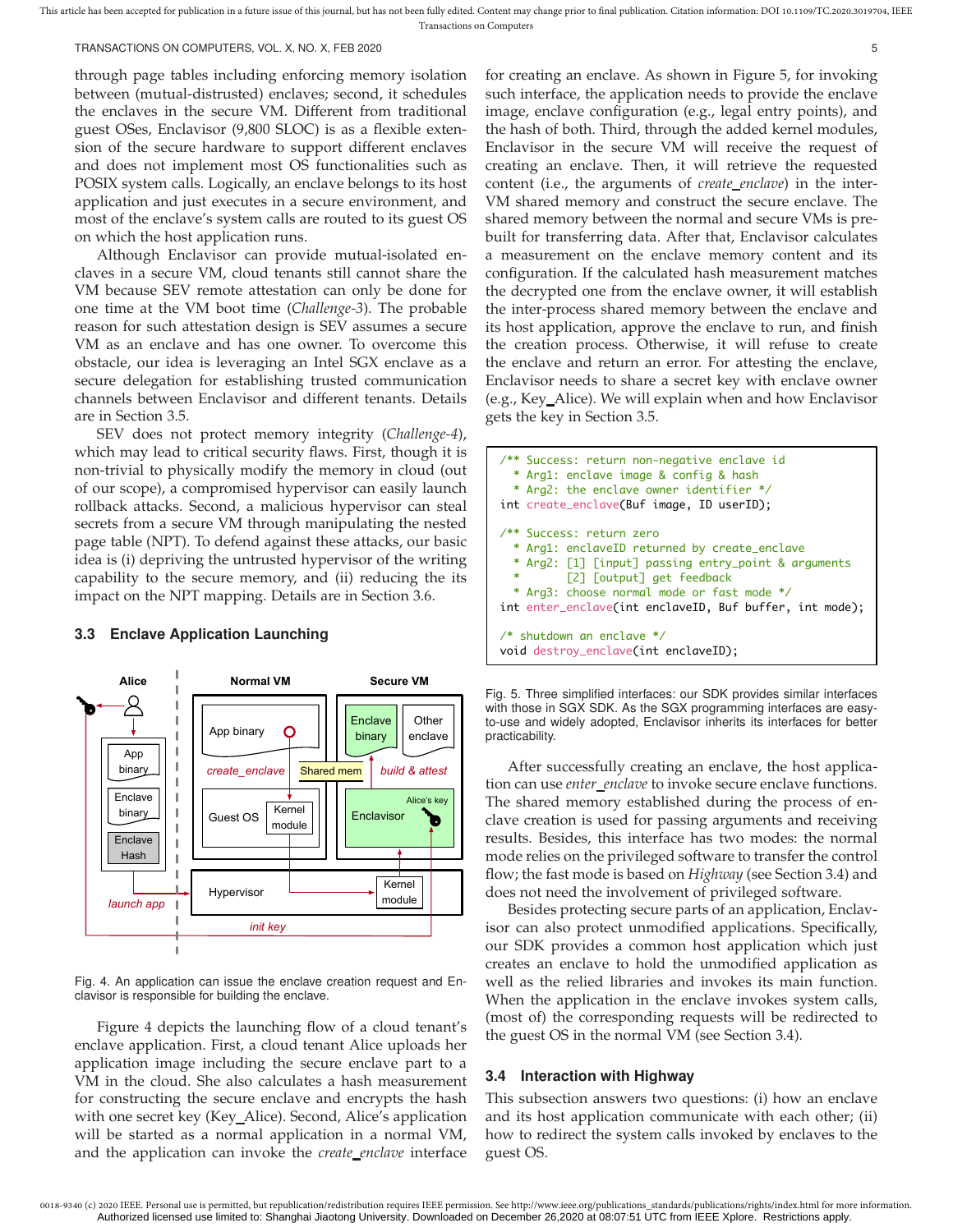



Fig. 6. Trap-based communication. With the help of privileged software, an enclave and its (untrusted) host application can interact with each other.

As depicted in Figure 6, our system can leverage the functionalities provided by privileged software (i.e., we add kernel modules) to support the interaction between enclaves and their host applications. Nevertheless, this communication way (named *trap-based communication*) is not efficient. Specifically, there are 8 context switches (4 between ring-0 and ring-3 in guest mode, 4 between guest mode and host mode) for an enclave to invoke a host application's function, which involves expensive *VMRUN/VMEXIT*. Such a process takes a considerable cost not only because the context switch instructions are expensive but also because the switches can incur much indirect overhead including cache and TLB pollution and scheduling cost.



Fig. 7. Highway. A fast communication channel between an enclave and its host application based on shared memory. Dotted arrows represent write accesses.

For fast communication, our system also supports establishing a shared-memory-based *Highway* between an enclave and its host application. Highway helps them to transfer not only the communication data but also the control flow.

How an enclave redirects system calls: We add a thin layer for dispatching system calls in the standard C library (i.e., glibc) which is transparent to enclave applications. Instead of invoking *syscall* instructions directly, an enclave thread (i.e., syscall dispatcher in Figure 7) will route system calls to the guest OS through Highway.

Specifically, the dispatcher first writes the arguments as well as the related data into the shared memory, and then sets the *start* field to *one* (indicating a system call request). After that, it waits until the *finish* field becomes *one* and then gets the results of the system call. In the host application, there is a daemon thread (i.e., syscall delegator in Figure 7) polling on the *start* field for detecting system call requests. The daemon thread actually is the application thread that invokes *enter enclave*. Recall that *enter enclave* has a fast mode. When choosing such mode, the application thread loops on the *start* field as the daemon thread for the enclave thread. Once detecting a system call request, it invokes the system call on the guest OS and writes return value in the *result* field. At last, it sets the *finish* field as *one* to inform the dispatcher (the enclave thread) of the finish of the request.

Our system also supports running the daemon thread for system call delegation in the guest OS, which can further remove context switches for invoking system calls. We also carefully design the data layout in the shared buffer for better cache locality. For example, we let the *start* field exclusively take a cacheline (64 bytes) for avoiding false sharing, and insert another 64-byte slot (cacheline) after it to avoid the effects of CPU cacheline prefetching.

Besides system calls, Highway can also be used for other interactions between host applications and the enclaves. Our system supports both the trap-based and the pollingbased communication. The latter one is faster and more suitable for the scenario of frequent interactions but burns extra cores, and the former is on the opposite side.

Last but not least, we also consider the security threats of reusing untrustworthy system calls because the guest OS can issue Iago attacks [29]. To mitigate this problem, the system call dispatcher can configure which system calls to redirect. By default, the dispatcher does not route enclave memory-related system calls (e.g., brk) to the guest OS and these system calls are implemented in Enclavisor. Furthermore, Enclavisor also provides an in-memory file system (secure FS) for enclaves to use. If an enclave creates a file with a specific prefix (i.e., *Enclavisor*/), the file will be stored in the secure FS and all the file operations on it are handled by the secure FS. Since cryptographic safeguards such as SSL are usually employed by secure applications to protect network communication, we just reuse the network services of the untrusted guest OS without extra efforts. In brief, Enclavisor can provide some shared services like a secure FS and the system call dispatcher inside each enclave can choose whether to use such service according to different policies. Besides, the dispatcher can embrace different security shields for defending against potential attacks, which can be transparent to enclave applications.

**An optional optimization.** We further give an optimization to improve the performance of the above design. When the syscall dispatcher waits for the finishing of a system call, it occupies the CPU and thus wastes CPU cycles. To avoid the busy wait, we adopt the mechanism of *user-mode scheduling* [13], [18] and then provide a simple scheduler in the LibC which can schedule multiple threads in an application. After issuing a (cost) system call request through Highway, the dispatcher can proactively release the CPU and transfer the control flow to the user-mode scheduler. Then, the scheduler can immediately schedule other ready threads and thus improve the CPU utilization. Note that this optimization is transparent to an application and optional.

# **3.5 Two-phase Attestation**

This subsection answers two questions: (i) how to let multiple tenants attest the same SEV VM; (ii) how Enclavisor retrieves a tenant's secret key.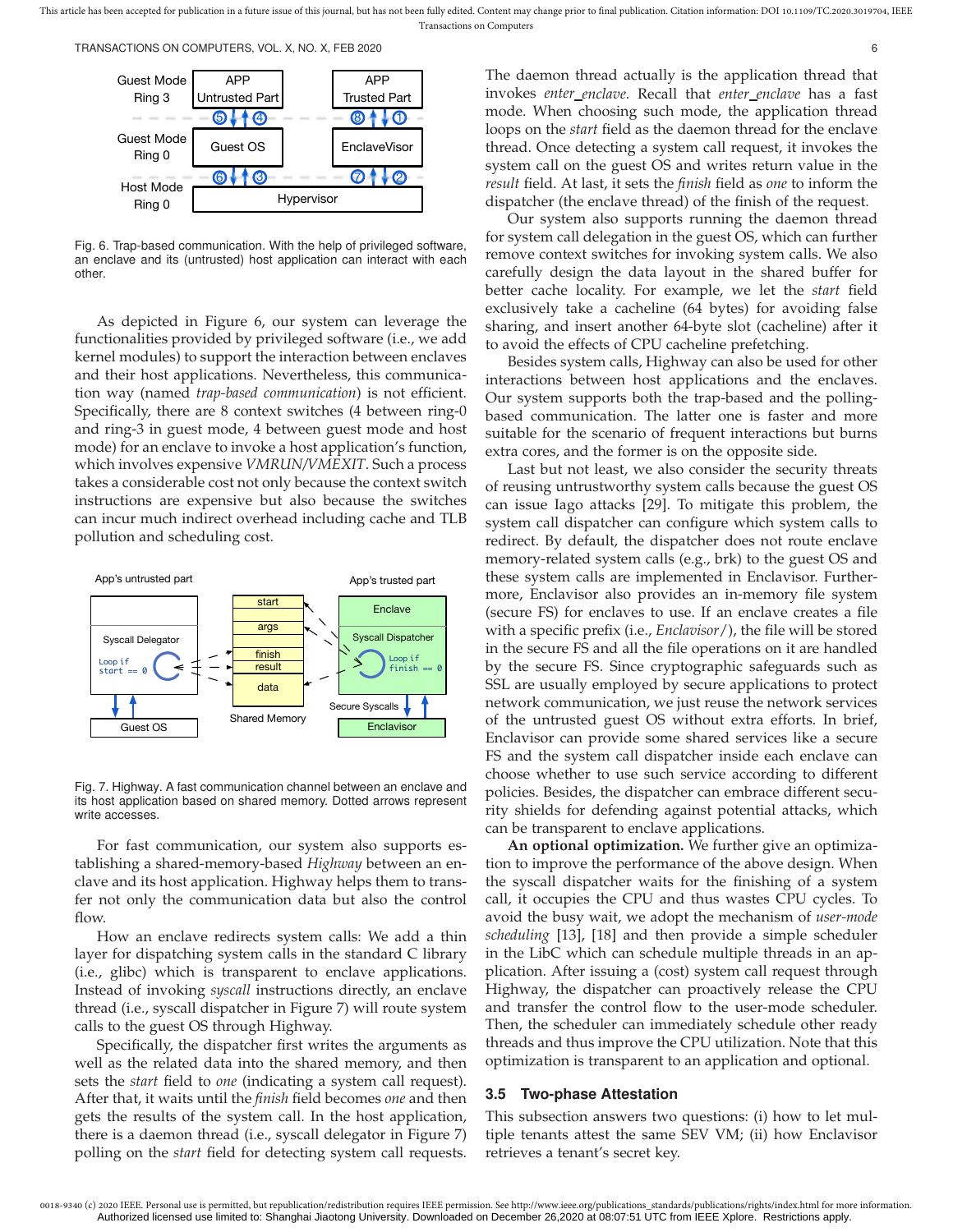SEV only allows a secure VM to be attested for *one time* in the boot process. If some cloud tenants or the cloud provider attests the secure VM, other tenants are hard to trust the VM. An intuitive solution is letting a trusted third party attest the secure VM. However, it takes extra deployment cost.



Fig. 8. We utilize an Intel SGX enclave as a secure attestation proxy.

As shown in Figure 8, our design allows the cloud provider to attest a secure VM through an Intel SGX enclave. To be specific, when booting an SEV-protected VM, the cloud provider uses an attestation proxy that runs in an SGX enclave to attest the VM. The attestation proxy leverages the AMD Key Distribution Server (KDS) to verify the VM booting proof. If the proof is authenticated, the attestation proxy can know the Enclavisor is securely booted without being tampered. Therefore, the attestation proxy in the SGX enclave can establish a secure channel with Enclavisor in the SEV-protected VM.

The attestation proxy also contains a number of cloud tenants' public keys which are uploaded when the tenants register in the cloud. A cloud tenant can utilize the Intel Attestation Service (IAS) to verify the attestation proxy and the proxy can use a tenant's public key to authenticate him/her. With such mutual attestation, the cloud tenant can establish a secure channel with the SGX-protected proxy.

Next, the cloud tenant can send one secret key to the proxy and the proxy can forward the key to Enclavisor. Therefore, the cloud tenant and Enclavisor can securely communicate with each other with that key (i.e., a secure communication channel between the tenant and Enclavisor). With SGX for secure connection, different tenants can build private channels with the same Enclavisor and thus can securely share the secure VM. Note that the code of the attestation proxy and Enclavisor should be public and can be investigated by any party.

Our *two-phase attestation* mechanism works as following steps: In *phase-1* which is only needed for one time, a tenant indirectly attests an SEV VM with a trustworthy Enclavisor running inside with SGX and then builds a secure channel with Enclavisor. Afterwards, Enclavisor can directly attest

the tenant's secure enclaves without the tenant's involvement (*phase-2*). Our two-phase attestation has two purposes as other remote attestation mechanisms. First, it allows a tenant to ensure his/her initial enclave is correctly running. Second, it helps a tenant to establish a secure communication channel with Enclavisor (and inherently, his/her enclaves). So, a tenant can securely upload his/her private code/data to his/her enclaves and the enclaves can securely send the results back to the tenant.

Our two-phase attestation is a kind of secure boot or chained attestation [1], while its new contribution is making SEV attestation flexible through a practical solution that uses an SGX enclave as a proxy.

#### **3.6 Mitigating Memory Integrity Issues**

SEV hardware promises no integrity protection for a secure VM's encrypted (private) memory pages, which, however, can severely degrade the security guarantees. In this subsection, we first describe two potential attacks to an SEVprotected VM and then propose the corresponding mitigations. Although we still cannot provide fully memory integrity guarantee, the mitigations will significantly raise the bar of successful attacking and can meet the requirements of most cloud scenarios.

*Rollback attacks*. Although attackers cannot inject arbitrary code/data into a secure VM because they cannot access the memory encryption  $key^2$ , they can replace one memory page with its older version. For instance, a compromised hypervisor can record a snapshot of a secure VM and then guess the password to access the root shell (only allows three trials for entering password) in the VM. Since the hypervisor can rollback the secure VM to an initial state with the legal snapshot, it can use a brute-force attack to guess the password for unlimited times. *The root cause of rollback attacks is that attackers can record secure memory pages and override the new content with the old content by a compromised hypervisor*.

*Nested page table (NPT) mapping attacks.* In AMD hardware virtualization technology, NPTs map guest physical addresses (GPA) to host physical addresses (HPA) while guest page tables (GPT) in the VM map guest virtual addresses (GVA) to guest physical addresses (GPA). For an SEV-secured VM, the hypervisor cannot modify the GPTs in it but has full control of the NPT. Arbitrarily changing the NPT mapping is meaningless because it (usually) causes DoS attacks only. However, a subtle hypervisor can steal secrets from a secure VM through carefully manipulating the NPT mappings. For example, an enclave on the Enclavisor needs to copy some plaintext content (e.g., a socket configuration) to the shared memory when invoking a system call. It has no problem to expose such insensitive data to attackers. However, a compromised hypervisor can change the NPT mapping for page where the socket configuration resides to any other memory page of the secure VM. Thus, the secure VM will write its secret data into the shared buffer spontaneously. Theoretically, the hypervisor can dump all

2. In native SEV, modifying encrypted memory blindly is considered as DoS attacks since the CPU will get meaningless data or code after decryption. Nevertheless, to prevent malicious software from conducting rollback attacks, our designs disallow malicious software including a compromised hypervisor to write secure memory. Therefore, blindly writing secure memory is also forbidden in our system.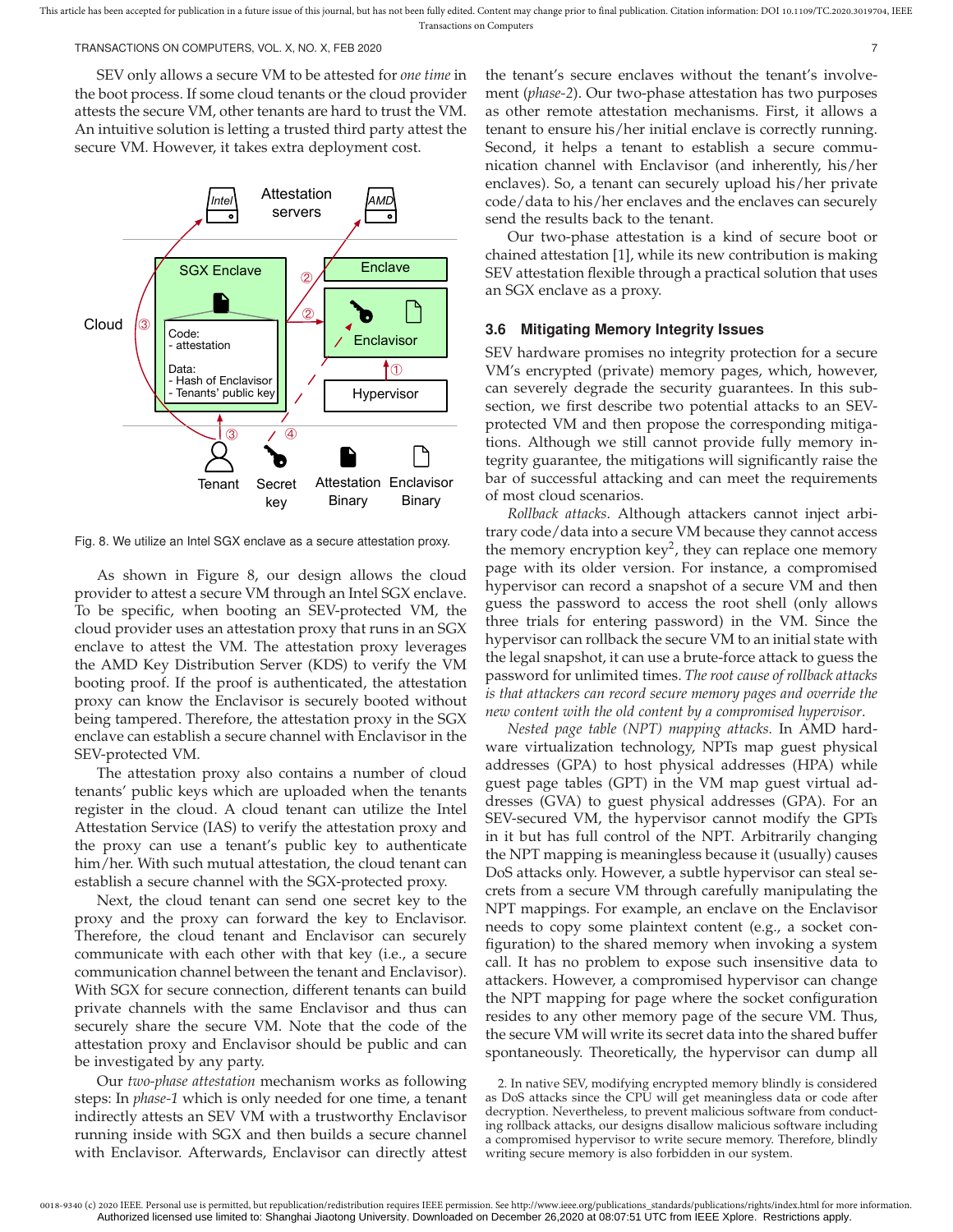# TRANSACTIONS ON COMPUTERS, VOL. X, NO. X, FEB 2020 8

the secure memory of a VM in such way and thus break the cryptographic (privacy) guarantee. *The root cause of NPT mapping attacks is that the untrusted hypervisor can arbitrarily modify the NPT mappings*.

The basic idea to mitigate these two types of attacks is *depriving/restricting the hypervisor's access to secure memory pages and the related NPT mappings*.

*Software solution.* To that end, one possible solution is to introduce another high-privileged layer, e.g., nested virtualization [1], to restrict the capabilities of the hypervisor. However, this solution may incur non-trivial overhead due to frequent cross-layer switches. Therefore, we choose a lightweight approach, sibling protection with nonbypassable memory isolation [30], [31], [32]. Specifically, we can deploy a trusted component such as Fidelius [31] in the same privilege level (i.e., ring 0 in host mode) with the hypervisor, but isolates the component from the untrusted hypervisor. The hypervisor must invoke the trusted component to modify the page table mappings. And the latter one is responsible for verifying the mapping requests to enforce the policies as follows:

- *Security Policy 1:* Once a physical page is mapped as a private page to a secure VM, it cannot be mapped as writable to others.
- *Security Policy 2:* When the hypervisor needs to swap out a secure VM's private page, the trusted component needs to calculate and record the hash of the page.
- *Security Policy 3:* When swapping back a private page of some secure VM, the trusted component needs to check the page content against the recorded hash and ensure the page is mapped to the original guest physical addresses.

We let Enclavisor use a fixed GPA region for shared memory and thus the trusted component can easily tell whether a page is private to a secure VM according to the GPA and then enforce the first policy. This policy ensures that any malicious software cannot write (or rollback) a secure VM's mapped private pages.

To preserve the memory oversubscribing functionalities of the hypervisor, we further introduce the other two policies. The trusted component also involves in the process of page swapping and simply uses the hash of page content to prevent possible rollback attacks. Meanwhile, it ensures a swapped-out page can only be mapped back to the original GPA for defending against the NPT mapping attacks.

*Hardware proposal.* The above software solution works because there is a trusted software component for maintaining the mapping information for each physical page. Therefore, the new SEV hardware can also implement a similar bookkeeping mechanism to defend against those two types of attacks.

Specifically, the SEV hardware reserves a part of physical memory for storing the *Ownership-Table* which records the required metadata of each physical page in the rest of the physical memory. As shown in Table 2, each physical page's metadata contains two fields: *Owner* and *Guest Frame Number (GFN)*. The *Ownership-Table* is checked by MMU at the end of traditional (nested) address translation. After

a (guest) virtual address is translated into HPA (physical page), MMU further uses the HPA as index to find the corresponding physical page's metadata in Ownership-Table. If the *Owner* of this page is not the one currently running on the CPU, MMU will deny the memory access and trigger an exception. By default, a physical page has no owner, which means MMU will not trigger any exception when it is accessed. The physical pages owned by some secure VM cannot be accessed by hypervisor and other (secure) VMs. So, any malicious software cannot read/write a secure VM's private memory and thus cannot conduct rollback attacks. Note that memory encryption can be optional (for defending against physical attacks like cold-boot attacks or NVM stealing) in such a new extension because the hypervisor can no longer read the secure memory.

TABLE 2 The hardware-maintained Ownership-Table (indexed by physical page).

| <b>Physical Page</b> | Owner      | <b>Guest Frame Number</b> |
|----------------------|------------|---------------------------|
|                      | None       |                           |
|                      | secure VM1 | 0x2000                    |
|                      | secure VM1 | 0x2001                    |
|                      | secure VM2 | 0x2000                    |

Since MMU checks physical pages' ownership, the untrusted hypervisor cannot map a secure VM's private memory pages (GPA) to physical pages (HPA) not owned by the secure VM (otherwise the VM crashes). However, it still can remap a VM's private memory page to any physical page belonging to the secure VM, i.e., changing the mapping from GPA to HPA for conducting NPT mapping attacks. So, if a GVA is translated (i.e., GVA - GPA - HPA) and the physical page's *Owner* is some secure VM, MMU will also check whether the GPA (the intermediate result of the address translation) matches the physical page's GFN  $(GFN = GPA \gg 12)$  in the *Ownership-Table*. Thus, a malicious hypervisor cannot arbitrarily manipulate the NPT mappings.

With the new hardware, the hypervisor needs to explicitly assign physical pages to a secure VM at its boot time or during its runtime. When the hypervisor sends the request of launching a secure VM to the hardware, the request should contain a small physical memory range (i.e., a starting HPA and a size) and the corresponding guest physical memory range (i.e., a starting GPA and a size) of the secure VM. For each physical page (HPA), the hardware checks its *Owner* field: if the field is *None*, the hardware sets it to the secure VM and sets the corresponding GFN (GPA); otherwise, the hardware undoes the changes and returns an error. A small physical memory range is enough for the booting process of a secure VM (e.g., 24M for Enclavisor) and more memory can be added at runtime. Besides, the request information will be also included in the remote attestation, so the secure VM can know which GPA range is already mapped to physical memory.

A secure VM may require more memory and trigger NPT faults during runtime. The hypervisor can assign physical pages (on-demand) to it as follows. The hypervisor allocates a free physical page (HPA) and tells the secure VM the HPA and the faulting GPA (through either a software-based or hardware-provided upcall). The secure VM should first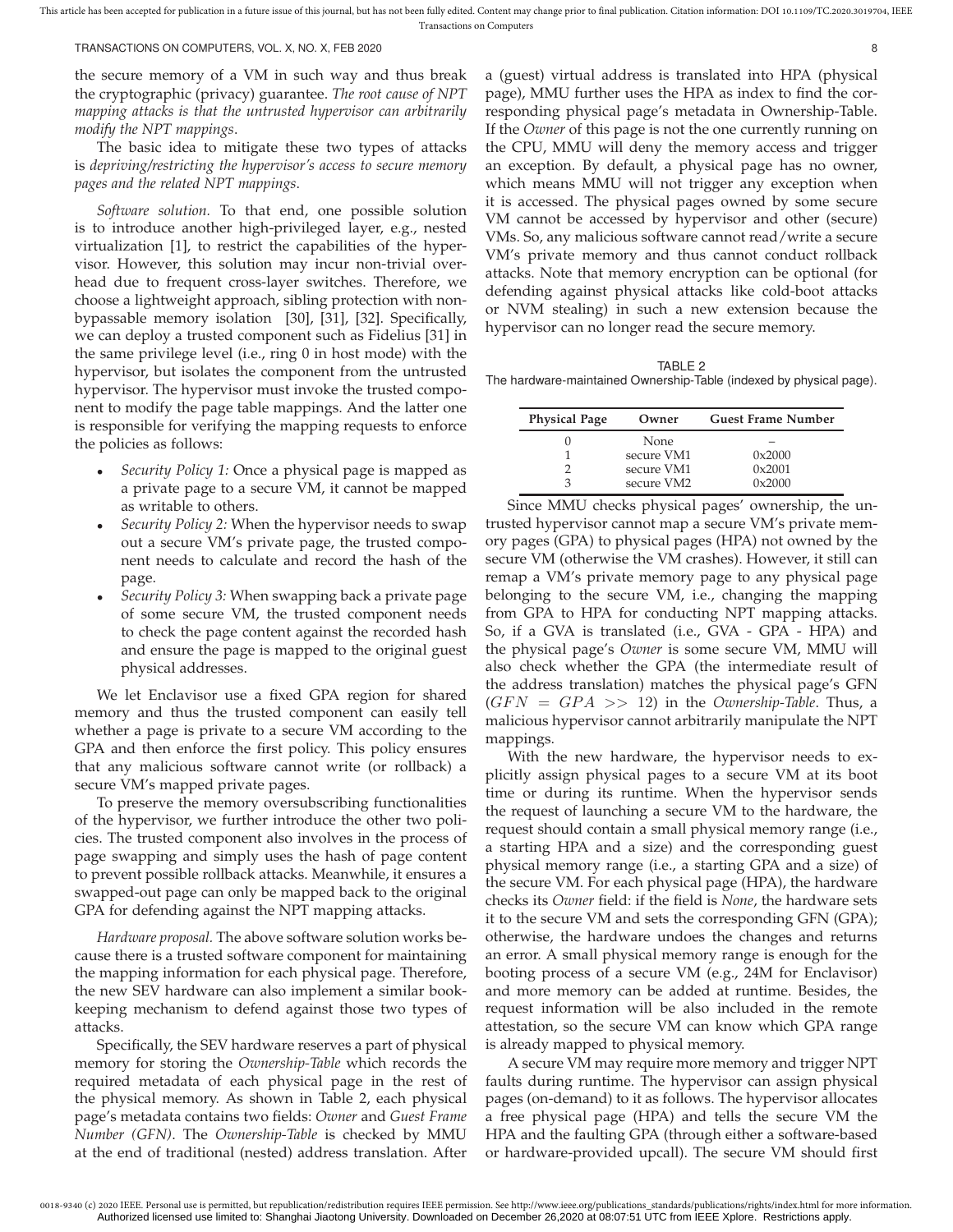# TRANSACTIONS ON COMPUTERS, VOL. X, NO. X, FEB 2020 9

check whether GPA is mapped before and (if not) then execute *accept page* (a new instruction) to set the corresponding entry in the *Ownership-Table*. After that, the hypervisor can add the new mapping in the NPT. In brief, for adding a new mapping (GPA - HPA), the secure VM (e.g., Enclavisor) ensures its GPA is never double-mapped, which eases the hardware's design and implementation (hardware ensures the HPA has no owner before).

A hypervisor cannot directly revoke physical pages from a secure VM, but it can ask a secure VM (e.g., Enclavisor) to return some physical pages back (like ballooning). A secure VM can use another new instruction named *release page* to release its not-used pages. Nevertheless, as non-volatile memory (NVM) (i.e., Intel Optane Persistent Memory) is commercially available now, the memory resource pressure will become much smaller since NVM can have larger capacity and lower price than traditional DRAM. Thus, memory ballooning may not frequently happen. Besides, a secure VM will not exhaust the physical memory resource for two reasons. First, the hypervisor can restrict the maximum amount of the physical memory used by a secure VM. Second, the ballooning code inside the secure VM should be implemented in some trusted module like Enclavisor that is deployed by the cloud provider. Therefore, the hypervisor can still preserve its capability of managing physical memory.

At last, we analyze the above hardware enhancement from two aspects: memory-usage overhead and memorycheck latency. First, the *Ownership-Table* occupies less than 0.2% physical memory because the size of *owner* (4 bits) and *GFN* (less than 52 bits) for each page (4K) is less than 8 bytes. With hierarchical structures (like page tables), the *Ownership-Table* can be even smaller. Second, MMU has to check the *Ownership-Table* during address translation. But the check results can also be cached in some TLB-like structures of MMU, which can hide the check latency. Since Intel SGX also adds similar checks (i.e., checking EPCM) in its MMU, we believe our proposals are practical.

### **4 IMPLEMENTATION**

We add about 900 SLOC in glibc-2.26 for dispatching the system calls. We implement an Enclavisor prototype by tailoring and retrofitting sv6 [33]. The prototype (6,500 SLOC) has three major components: (i) threads management for creating/scheduling/destroying enclave threads, (ii) memory management for managing both secure private and shared memory, and (iii) an in-memory file system (FS) for temporary secure files. Enclavisor does not contain any device drivers for performing I/O because most system calls including I/O related ones are redirected to the guest OS in the normal VM (see Section 3.4).

Enclavisor implements enclave fork with traditional copy-on-write mechanism. When an enclave invokes fork, our system will not only fork an enclave on Enclavisor but also fork its host application in the normal VM. When an enclave creates a new thread, our system also creates the daemon thread by default. Enclavisor handles enclave exceptions such as page faults by itself and only relies on the timer interrupt (i.e., a virtual interrupt injected by the hypervisor) for scheduling. Since the responsibilities of

Enclavisor are clear and limited, it should be feasible to build Enclavisor over a formally verified OS kernel [34] and further verify the entire Enclavisor with more effort. We also add about 500 SLOC in the guest OS kernel module and the hypervisor (KVM module) for inter-VM communication. Referring to [30], [31], We also give a prototype implementation (1,500 SLOC) of the sibling protection mentioned in Section 3.6 in Linux/KVM (hypervisor).

In our system, a secure VM can serve multiple normal VMs and a normal VM can also construct enclaves in different secure VMs. Since the hardware allows 15 secure VMs to run concurrently, it is possible to deploy Enclavisor with different security/functionality configurations in different VMs, such as supporting FS or not. Enclavisor makes the enclave environments highly extensible and thus makes it easier to meet different desired features for different scenarios. Currently, Enclavisor supports enclave forking and shared/grant memory between enclaves, which are hard to achieve in no matter SGX enclaves or SEV VMs.

# **5 SECURITY ANALYSIS**

Enclavisor plays a similar role with hardware firmware (e.g., AMD PSP), which is within the TCB of the whole system. If Enclavisor has bugs and is compromised by an attacker, then the system is compromised, which is the same as the cases if the SGX microcode and AMD PSP have bugs and get compromised. It makes sense to assume Enclavisor is trusted because it only provides simple and clear functionalities and has a small code base (i.e., 6,500 SLOC). Trusting a small software component is also a common assumption (e.g., TrustVisor [15], CloudVisor [1], and Nested Kernel [30]).

**Compromised guest OS.** Our system separates an enclave and its guest OS into a secure VM and a normal VM. Even if the guest OS is compromised, it cannot directly access the enclave's secure memory or its execution context which is maintained by Enclavisor. We also consider indirect attacks like *Iago attacks* [29]. To defend against memorybased Iago attacks, our dispatcher routes all the memoryrelated system calls to the trusted Enclavisor. For other types of Iago attacks, it is convenient to adopt orthogonal solutions [2] into our system.

However, the separation design exposes the system call trace of an enclave, which may be utilized by attackers as a *side channel*. A possible countermeasure is hiding information from the trace, which can be done by either the programmers (manual efforts) or our dispatcher (automatically adding noises).

**Compromised hypervisor.** In our design, multiple enclaves share a secure VM, which means that they also *share the same memory encryption key*. Although a malicious enclave cannot directly attack other enclaves since Enclavisor guarantees the isolation, it may collude with a malicious hypervisor to issue new attacks. Specifically, the hypervisor may carefully craft some pages with malicious code or fake data (step-1) and send them to the malicious enclave to get these pages encrypted by the shared memory encryption key (step-2). Then the hypervisor can change the NPT of a victim enclave to remap its virtual pages to these malicious physical pages (step-3) to inject the malicious code and data.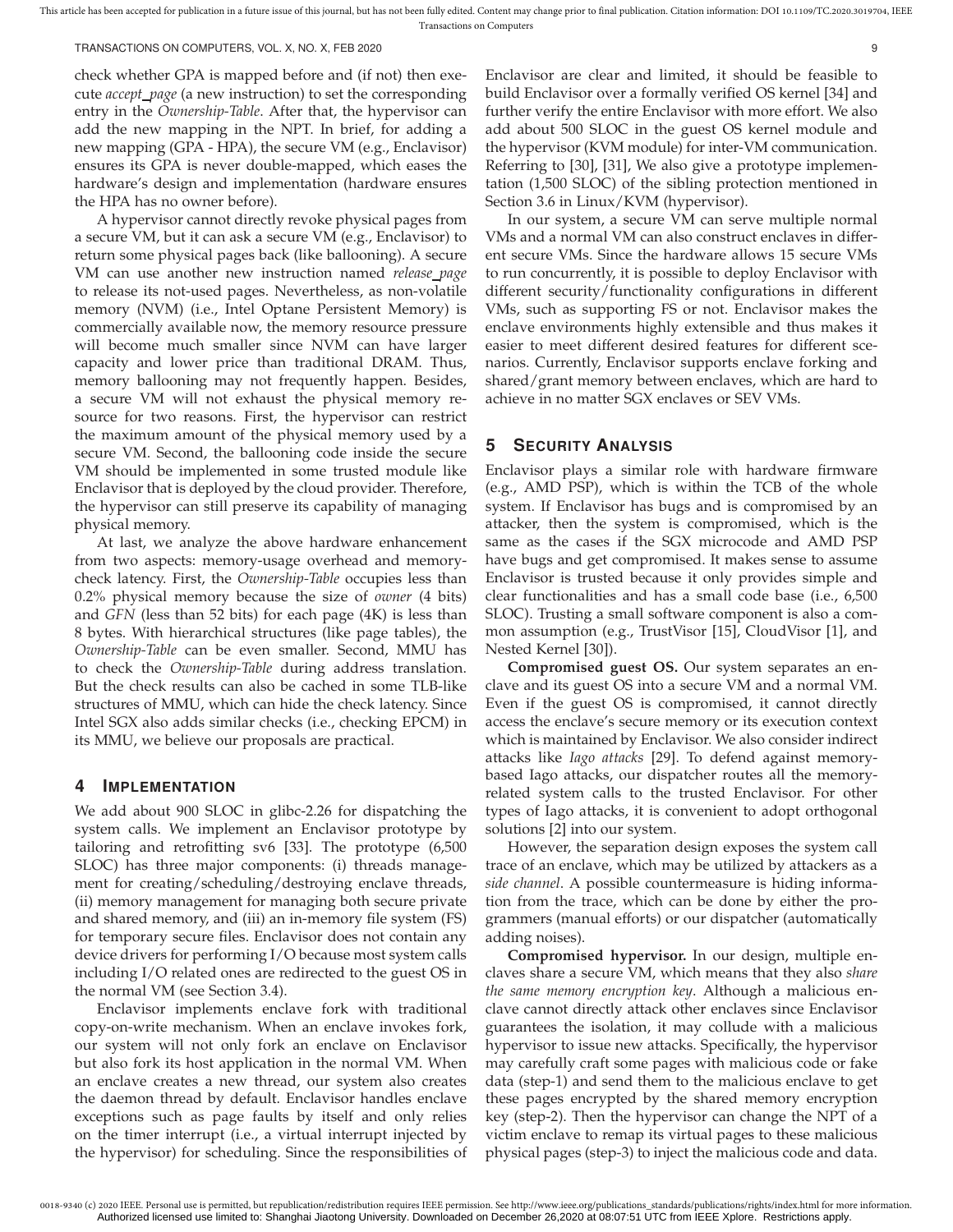In step-2, the hypervisor can easily utilize NPT faults to figure out which physical page maps to which virtual page.

Our system defends against this kind of *colluding attack* by either the software solution or the hardware proposal specified in Section 3.6. In brief, the software mechanism can detect and refuse such malicious mapping operations in step-3. The enhanced hardware encrypts memory with GPA, which makes the above mapping attacks meaningless.

Similarly, recent attacks targeting SEV [8], [9], [27], [28] will also fail on our system since they requires the hypervisor to either replace the physical memory or modify the NPT mappings, which can be classified into *rollback attacks* or *NPT mapping attacks* and are discussed in Section 3.6.

**Other attacks.** We do not defend against physical attacks to break the integrity of secure memory. For example, a physical rollback attack requires to record memory transactions first and then replay them directly on the hardware. We argue that such attacks are hard to issue in the cloud environment.

Our design does not target side channel attacks. Nevertheless, it also does not introduce new side channels other than the channel of system call trace, which, however, can be closed by our dispatcher as mentioned above. In recent years, it is a hot topic to propose different solutions to defend against various kinds of side channel attacks, which are orthogonal and can be applied to our work.

*Future commercial hardware.* The design of Enclavisor can make sure different enclaves securely share the same memory encryption key in AMD SEV. Nevertheless, a similar hardware security extension, named Intel Multi-Key Total Memory Encryption (MKTME) [35], can provide multiple (up to 32K) memory encryption keys in a VM. Once MK-TME is commercially available, Enclavisor can also be built atop it to provide fine-grained enclaves and leverage the multiple key support to simplify some designs.

We add SGX-assisted attestation as a practical solution to enable post-launch remote attestation which is not supported by SEV hardware yet. This mechanism has little effect on the software TCB since the attestation code is extremely simple. Meanwhile, it is optional and can be easily replaced once the flexible attestation is ready in SEV.

# **6 EVALUATION**

Our evaluation of Enclavisor on SEV hardware contains two parts: (i) we present some results from micro-benchmarks regarding the interaction performance and booting performance; (ii) we present real-world application benchmarks to demonstrate the efficiency of Enclavisor. All experiments use an AMD EPYC 7281 CPU with 32 cores and we fix the CPU frequency to 2.1GHz. The host machine has 96GB DRAM and runs Linux/KVM 4.20. We assign 4 cores to the secure VM and 24 cores to the normal VM. Each VM has 32GB DRAM and runs Linux 4.18.1.

#### **6.1 Micro-benchmarks**

**Interaction cost**. We first measure the interaction cost between an enclave and its underlying guest OS since Enclavisor separates them into different VMs. We choose to test the cost of *getpid*<sup>3</sup> because it is extremely simple and thus can almost reflect the actual cost of a round trip between userlevel and kernel-level. It only takes about 174 cycles in a normal VM. Note that the result is the average latency over one million times invocation of *getpid* and KPTI is by default disabled on AMD CPUs which are not affected by Meltdown. In contrast, as shown in Table 3, one round trip of *trap-based* communication takes at least 5,000 cycles even in the ideal case. This cost consists of: one round trip between a normal VM and the hypervisor takes about 1812 cycles; one round trip between a secure VM and the hypervisor takes about 2040 cycles. Actually, the total cost can become larger when considering the uncontrollable scheduling cost.

TABLE 3 A comparison on the cost of a round trip between an enclave and its guest OS.

| Interaction     | Cycles  |
|-----------------|---------|
| <b>Native</b>   | 174     |
| Trap-based      | > 5,000 |
| Highway(user)   | 325     |
| Highway(kernel) | 170     |

Nevertheless, Enclavisor also supports polling-based communication as depicted in Figure 7. When the daemon thread is polling in the host application (i.e., user-level), a *getpid* system call takes about 325 cycles which consists of (i) the "round trip" between the daemon thread and the enclave thread together with (ii) the round trip between the daemon thread and the guest OS (i.e., a native system call). Furthermore, Enclavisor also allows the daemon thread polling in the kernel space, which can eliminate the context switch between the guest OS and the daemon thread.

TABLE 4 A comparison on the booting performance of a *Hello-World* program.

| <b>Boot</b>      | Time        |
|------------------|-------------|
| <b>Native</b>    | 398.8 us    |
| Kata SEV         | $2656$ ms   |
| Enclave Creation | $1057.9$ us |
| Enclave Fork     | $365.9$ us  |

**Booting performance**. It takes about 398.8 us to launch a simple *Hello-World* program in the normal VM. However, when using an SEV-secured Kata container [25] to launch the same application, it requires 2656 ms. Since the container is protected in a secure VM, this long boot period can be divided into two stages. The first stage is the VM creation, which requires the involvement of the secure coprocessor and takes about 767 ms. The second stage is the container/VM initialization, which is from the VM start point to the main function of the application and costs about 1889 ms. Both of these two stages can bring substantial overhead to a short-term program like a serverless function.

To create an enclave on Enclavisor, the host application first loads the enclave into the shared buffer between the normal VM and the secure VM, and then lets the guest OS send a request of creating enclave to the Enclavisor. When receiving the request, Enclavisor creates the enclave

3. We use glibc-2.28 to evaluate getpid on native Linux. The getpid library call in glibc-2.28 always triggers the corresponding system call.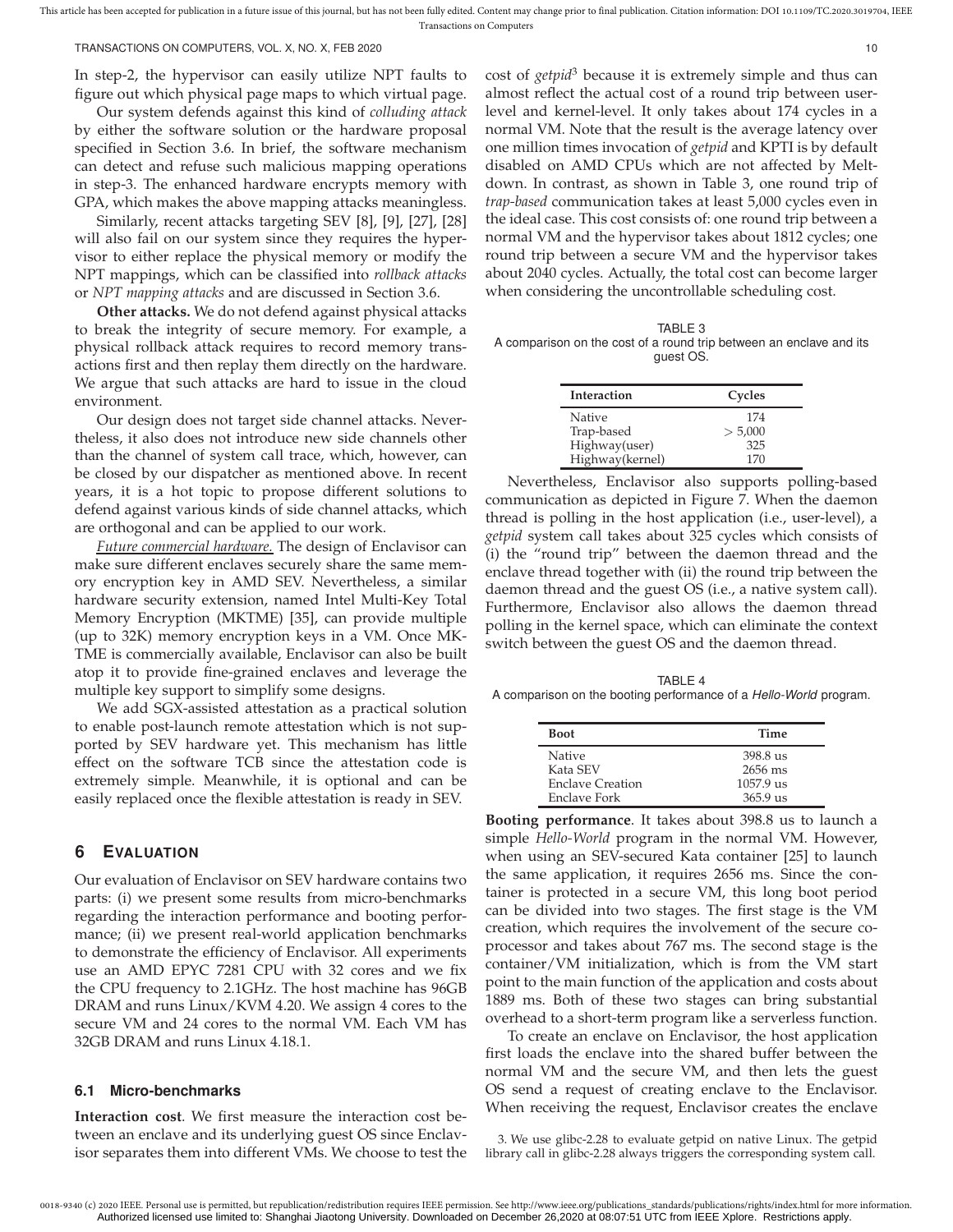TRANSACTIONS ON COMPUTERS, VOL. X, NO. X, FEB 2020 11 11 12 12 12 12 12 12 13 14 15 16 17 11 11 11 11 11 11 11

accordingly. We also enable the guest OS to inform the Enclavisor through an inter-VM Highway to avoid the potentially high cost of trap-based communication. It takes about 1 ms (verifying hash takes 587 us) to create a simple *Hello-World* enclave on Enclavisor.

Enclavisor also supports enclave forking which duplicates the host application, makes a copy of the enclave, and establishes the corresponding shared memory. Forking an enclave is usually faster than directly creating an enclave since the former needs not to load and transfer the enclave image and can avoid the initialization overhead, which is a desired feature for serverless computing. Here, we measure the time between the fork point and the point at which forked enclave starts to run as the cost of forking the simple enclave. The cost is about 365.9 us.

# **6.2 Application Benchmarks**

We compare the performance of applications running on Enclavisor with their native variants, i.e., running in a normal VM. Without explicit statement, we use the enclaveto-application Highway (user) in the following evaluations. Note that we do not modify any lines of codes in the evaluated applications and only re-link them with our modified libc.



Fig. 9. (a) Execution time of 12 applications in SPEC CPU 2006 benchmarks. (b) Sqlite3 is evaluated against 6 YCSB workloads.

**SPEC CPU 2006**. We measure the execution time of 12 applications in SPEC CPU 2006 benchmarks and present the results in Figure 9-(a). For CPU-intensive benchmarks such as *bzip2* and *gobmk*, the performance of enclaves running on Enclavisor is nearly the same as or even better than the native execution performance. Two reasons can explain: first, Enclavisor will not bring overhead to enclave applications when they do not invoke outside-enclave functions (e.g., system calls); second, when executing system calls, the Highway design avoids the context switches for the enclave threads although it requires some extra cycles. Context switches between user-mode (ring 3) and kernel-mode (ring 0) may incur indirect costs like TLB/cache pollution. Other applications show less than 5% overhead which mainly comes from the memory copies during system calls. Some of them (*mcf*, *sjeng*, and *sphinx3*) are more system call intensive and most system calls (66%-95%) are *read* or *write*, which leads to more accesses to the shared memory and more memory copies. The other two (*libquantum* and *milc*) issue more *mmap* system calls on files, which also leads to more memory copies (i.e., copy the file content from the normal VM into the secure VM).

**Sqlite3**. Figure 9-(b) shows the normalized throughput of SQLite 3.0 (Sqlite3) under different YCSB workloads. In this experiment, we directly generate the workload in the execution thread and use Highway (kernel) for invoking system calls. Also, we set the object size to 16 bytes to decrease the memory copy overhead. In such setting, Enclavisor can make the enclave application have comparable (or even slightly better) performance with the native one. A breakdown of this evaluation shows that about 35% of the total execution time is spent on executing system calls. Thus, the Highway design, which brings better locality for the execution, should be the major reason why Enclavisor shows close-to-native (or even better) performance.



Fig. 10. (a) The performance comparison on Redis. (b) The throughput comparison on Memcached.

**Redis**. We run Redis 5.0.4 with persistency disabled and use YCSB workload *a* (50% read and 50% update operations) to evaluate the performance. Specifically, we set the client number to 20 and run the clients in the same normal VM with the daemon thread and the native application to avoid the interference of going through the real network devices. The Redis server will be loaded 1 million records during the initial phase and the record size is 1KB (1GB in total). Then, we keep increasing the frequency of request sending (i.e., the target parameter in YCSB) for the clients and test the corresponding throughput and latency in the meantime.

Figure 10-(a) presents the experiment results. When the allowed latency is 135 us, the throughput of enclave Redis is about 80% of the native one. The overhead mainly comes from the extra data copy between the enclave thread and the daemon thread. Since the record size is 1KB and each operation reads/updates a record, the memory copy overhead is obvious, especially there is no actual network round trip. For example, Enclavisor can introduce 21% overhead for writing 1K data to a socket in such setting. The performance trends in other YCSB workloads are similar.

**Memcached**. We evaluate Memcached 1.5.16 with YCSB workload *a* (other workloads show similar results). The Memcached server runs with 4 physical CPUs and we use the same client configuration as the that in Redis. We compare the throughput of Memcached on Enclavisor with the native one under different memory pool size. Figure 10-(b) shows that the enclave application has comparable performance with the native one, which indicates that Enclavisor has the potential to support big memory processing. The memory copy overhead is not obvious as before since we add TLS encryption which is much more expensive than the copy operations in this experiment. When enabling usermode scheduling in this case (run 8 server threads on the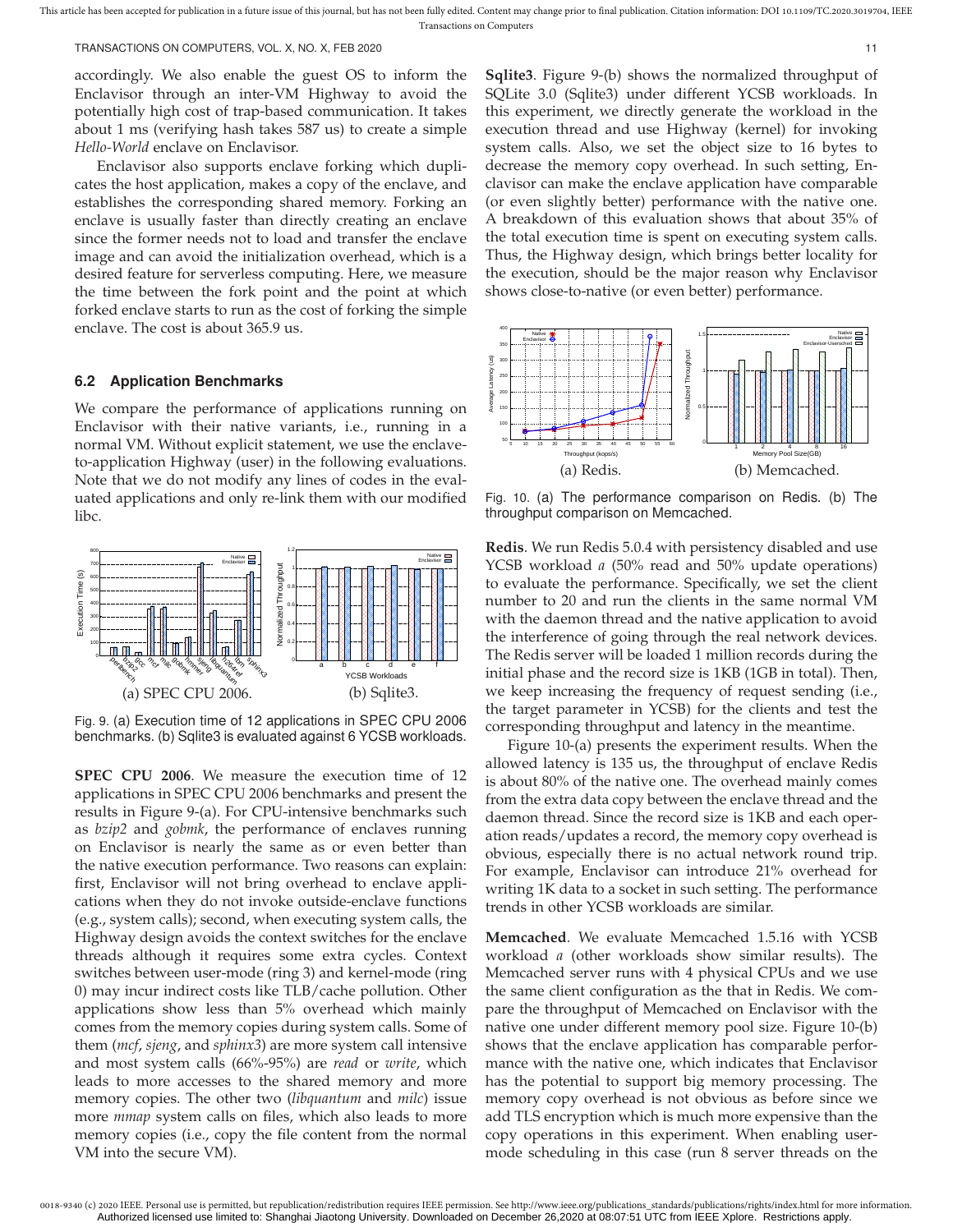#### TRANSACTIONS ON COMPUTERS, VOL. X, NO. X, FEB 2020 12

4 CPUs), Enclavisor-Usersched can further achieve better performance than native no matter the latter one runs 4/8 server threads on the 4 CPUs. This is because user-mode scheduling can effectively improve the CPU utilization. Specifically, Enclavisor-Usersched schedules a physical CPU to execute runnable threads instead of wasting time on waiting for I/O events.

# **7 RELATED WORK**

There are many systems aiming at protecting tenants' private code/data in cloud where many security threats exist. Systems like TrustVisor [15] and CloudVisor [1] leverage trusted hypervisors or nested virtualization to provide secure environment for a whole virtual machine. Though they are efficient in guest VM protection, they cannot defend against intra-domain attacks. Systems like InkTag [2] utilize a trustworthy hypervisor to protect an application from a compromised guest OS. However, they need to modify and trust the hypervisor and it is expensive to frequently intercept transitions between applications and guest OS. Some other systems such as Bastion [14] make a further step to defend against physical attacks but require unavailable hardware. Besides efforts from the research community, Intel published a promising hardware security technology named SGX for enclave computing which is immune to both malicious privileged software and physical attacks. Thus, many studies [5], [16], [17], [18], [19], [20] use Intel SGX for protecting sensitive codes and data. However, the performance problem impedes the usage of SGX in many scenarios. Although prior work [16], [17], [18], [20], [36] makes efforts to improve the performance of SGX-protected applications, the fundamental problem of limited memory cannot be solved. Especially, the memory problem will become much severer when multiple VMs/enclaves share 128/256 MB memory in a cloud server.

One of our major contributions is the decoupling of security enforcement, which embraces both hardware efficiency (e.g., memory encryption) and software flexibility (e.g., enclave management). In our design, Enclavisor only has limited and fixed functionalities and serves more like a firmware (e.g., PSP in AMDs SEV or Intels ME), which is much more lightweight than a traditional OS/hypervisor. Our design also achieves close-to-native performance and good compatibility with commercial cloud stack.

Existing attacks [8], [9], [27], [28], [37] targeting SEV secure VMs require either writing the VMs secure memory or manipulating the VM's NPT. However, these two requisites are both impossible when our software or hardware defenses (Section 3.6) are exploited. Recently, AMD proposes new extensions for mitigating integrity problems of SEV but still provides limited secure VMs as its enclaves [38]. Therefore, even for future SEV machines, Enclavisor is still meaningful and actually easier to deploy (without a trusted component in the hypervisor).

The system call dispatch mechanism in our system shares some similarities with prior work [39] and their dispatch policies or tools for generating glue code can be incorporated into our system. Our Highway design is inspired by [13], [18], [36] but is used for accelerating cross-VM communication.

*Other secure enclaves.* Since current SGX-capable CPUs can only be used on single-socket platforms, Intel provides SGX Card [40] to make the SGX technology available on existing dual-socket server platforms. An SGX Card can be attached to one host server over a PCI Express (PCIe) interface. Each card contains three independent Intel Xeon E3 CPUs inside (each CPU provides 128 MB secure memory) and several such cards can be attached to the same host. With Intel SGX Cards, an application can be scaled out by running multiple enclaves: execution and data are partitioned across different enclaves on different cards. Thus, with one card, the total size of the secure memory increases by a factor of 3, with two cards by a factor of 6, and so on. Nevertheless, for a single enclave, the secure memory limitation is not changed. Moreover, SGX Card does not benefit enclave booting or the cross-enclave interaction.

ARM platforms are widely used in mobile and embedded systems. ARM TrustZone technology can divide the whole platform into the normal world and the secure world (as a single TEE for the whole system). There are two kinds of studies on how to multiplex the single secure world: 1) deploying a secure OS in the secure world and letting the secure OS run multiple mutually-isolated secure applications (e.g., OP-TEE [41]); 2) providing multiple virtual secure worlds in a single platform (e.g., our prior work, vTZ [42]). Enclavisor makes an attempt to improve AMD-SEV while it may also be extended to the work on TrustZone.

There are also some open-sourced enclaves (e.g., Sanctum [43], Keystone [44], and our prior work called Penglai [45]) which promise different attracting features. Nevertheless, they are still not available on today's commodity machines.

# **8 SUMMARY**

We propose Enclavisor, a hardware-software co-design, for building enclaves on the untrusted cloud. Through combining the flexibility of software and the efficient security guarantee of hardware, Enclavisor can achieve high-security guarantee, large memory support and high run/boot time performance for typical cloud applications. We implement Enclavisor prototype on AMD SEV and tackle some specific challenges. The evaluation results demonstrate that Enclavisor-protected enclaves can have near-native performance.

# **REFERENCES**

- [1] F. Zhang, J. Chen, H. Chen, and B. Zang, "Cloudvisor: retrofitting protection of virtual machines in multi-tenant cloud with nested virtualization," in *SOSP*, 2011, pp. 203–216.
- [2] O. S. Hofmann, S. Kim, A. M. Dunn, M. Z. Lee, and E. Witchel, "Inktag: secure applications on an untrusted operating system," in *ASPLOS*, 2013.
- [3] J. Criswell, N. Dautenhahn, and V. Adve, "Virtual ghost: Protecting applications from hostile operating systems," in *ASPLOS*, 2014.
- [4] Intel Corp, "Software guard extensions programming reference, rev.2," 2014.
- [5] A. Baumann, M. Peinado, and G. Hunt, "Shielding applications from an untrusted cloud with haven," *ACM Transactions on Computer Systems*, vol. 33, no. 3, p. 8, 2015.
- [6] Intel, "https://download.01.org/intel-sgx/linux-1.7/docs/Intel SGX Developer Guide.pdf," *Intel Software Guard Extensions Developer Guide*.

0018-9340 (c) 2020 IEEE. Personal use is permitted, but republication/redistribution requires IEEE permission. See http://www.ieee.org/publications\_standards/publications/rights/index.html for more information. Authorized licensed use limited to: Shanghai Jiaotong University. Downloaded on December 26,2020 at 08:07:51 UTC from IEEE Xplore. Restrictions apply.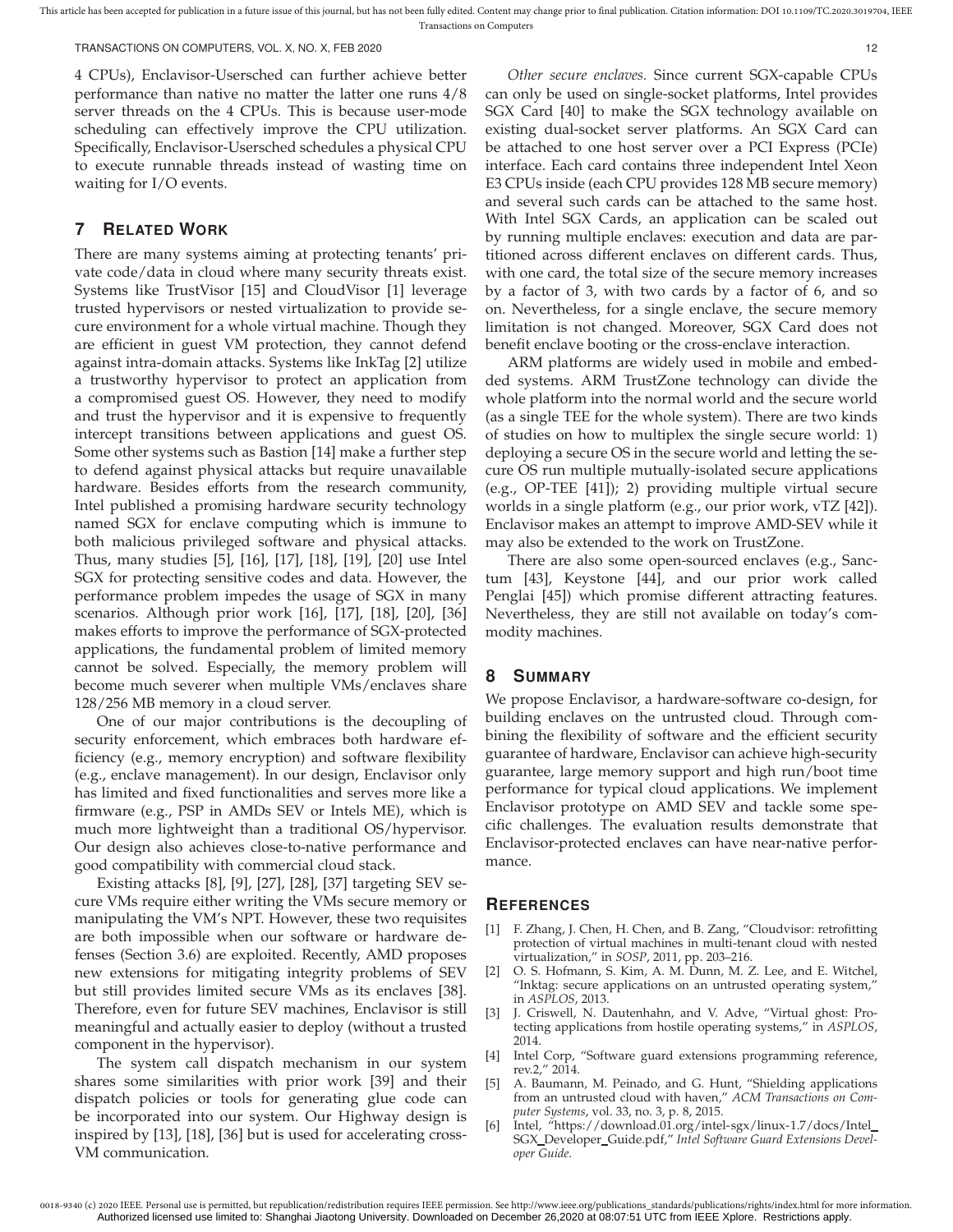TRANSACTIONS ON COMPUTERS, VOL. X, NO. X, FEB 2020 13 13

- [7] AMD, "https://developer.amd.com/sev/," *AMD Secure Encrypted Virtualization*, 2019.
- F. Hetzelt and R. Buhren, "Security analysis of encrypted virtual machines," in *ACM SIGPLAN Notices*, vol. 52, no. 7. ACM, 2017, pp. 129–142.
- [9] M. Li, Y. Zhang, Z. Lin, and Y. Solihin, "Exploiting unprotected i/o operations in amd's secure encrypted virtualization," in *28th USENIX Security Symposium (USENIX Security 19)*, 2019, pp. 1257– 1272.
- [10] S. Boucher, A. Kalia, D. G. Andersen, and M. Kaminsky, "Putting the" micro" back in microservice," in *2018 USENIX Annual Technical Conference (USENIX ATC 18)*, 2018, pp. 645–650.
- [11] K.-T. A. Wang, R. Ho, and P. Wu, "Replayable execution optimized for page sharing for a managed runtime environment," in *Proceedings of the Fourteenth EuroSys Conference 2019*. ACM, 2019, p. 39.
- [12] E. Oakes, L. Yang, D. Zhou, K. Houck, T. Harter, A. Arpaci-Dusseau, and R. Arpaci-Dusseau, "SOCK: Rapid task provisioning with serverless-optimized containers," in *2018 USENIX Annual Technical Conference (USENIX ATC 18)*, 2018, pp. 57–70.
- [13] L. Soares and M. Stumm, "Flexsc: Flexible system call scheduling with exception-less system calls," in *Proceedings of the 9th USENIX conference on Operating systems design and implementation*. USENIX Association, 2010, pp. 33–46.
- [14] D. Champagne and R. B. Lee, "Scalable architectural support for trusted software," in *HPCA-16 2010 The Sixteenth International Symposium on High-Performance Computer Architecture*. IEEE, 2010, pp. 1–12.
- [15] J. M. McCune, Y. Li, N. Qu, Z. Zhou, A. Datta, V. Gligor, and A. Perrig, "Trustvisor: Efficient tcb reduction and attestation," in *2010 IEEE Symposium on Security and Privacy*. IEEE, 2010, pp. 143–158.
- [16] T. Kim, J. Park, J. Woo, S. Jeon, and J. Huh, "Shieldstore: Shielded in-memory key-value storage with sgx," in *Proceedings of the Fourteenth EuroSys Conference 2019*. ACM, 2019, p. 14.
- C. Priebe, K. Vaswani, and M. Costa, "Enclavedb: A secure database using sgx," in *2018 IEEE Symposium on Security and Privacy (SP)*. IEEE, 2018, pp. 264–278.
- [18] S. Arnautov, B. Trach, F. Gregor, T. Knauth, A. Martin, C. Priebe, J. Lind, D. Muthukumaran, D. O'Keeffe, M. L. Stillwell *et al.*, "Scone: Secure linux containers with intel sgx," in *OSDI*, 2016.
- [19] T. Hunt, Z. Zhu, Y. Xu, S. Peter, and E. Witchel, "Ryoan: A distributed sandbox for untrusted computation on secret data," in *OSDI*, 2016.
- [20] M. Orenbach, P. Lifshits, M. Minkin, and M. Silberstein, "Eleos: Exitless os services for sgx enclaves." in *EuroSys*, 2017, pp. 238– 253.
- [21] B. Trach, O. Oleksenko, F. Gregor, P. Bhatotia, and C. Fetzer, "Clemmys: towards secure remote execution in faas." in *Proceedings of the 12th ACM International Conference on Systems and Storage - SYSTOR '19*, 2019, pp. 44–54.
- [22] V. Costan and S. Devadas, "Intel sgx explained," *IACR Cryptology ePrint Archive*, vol. 2016, p. 86, 2016.
- [23] M. Taassori, A. Shafiee, and R. Balasubramonian, "Vault: Reducing paging overheads in sgx with efficient integrity verification structures," in *Proceedings of the Twenty-Third International Conference on Architectural Support for Programming Languages and Operating Systems*, vol. 53, no. 2, 2018, pp. 665–678.
- [24] Linux-KVM, "https://github.com/AMDESE/AMDSEV," *Encrypted Virtual Machine Supports*.
- [25] Kata-Container, "https://github.com/AMDESE/AMDSEV/tree/ kata," *SEV runtime for Kata Containers*.
- [26] D. Du, T. Yu, Y. Xia, B. Zang, G. Yan, C. Qin, Q. Wu, and H. Chen, "Catalyzer: Sub-millisecond startup for serverless computing with initialization-less booting," in *Proceedings of the Twenty-Fifth International Conference on Architectural Support for Programming Languages and Operating Systems*, ser. ASPLOS, 2020.
- [27] M. Morbitzer, M. Huber, J. Horsch, and S. Wessel, "Severed: Subverting amd's virtual machine encryption," in *Proceedings of the 11th European Workshop on Systems Security*. ACM, 2018, p. 1.
- [28] M. Morbitzer, M. Huber, and J. Horsch, "Extracting secrets from encrypted virtual machines," in *Proceedings of the Ninth ACM Conference on Data and Application Security and Privacy*. ACM, 2019, pp. 221–230.
- [29] S. Checkoway and H. Shacham, "Iago attacks: Why the system call api is a bad untrusted rpc interface," in *ASPLOS*, 2013.
- [30] N. Dautenhahn, T. Kasampalis, W. Dietz, J. Criswell, and V. Adve, "Nested kernel: An operating system architecture for intra-kernel

privilege separation," *ACM SIGPLAN Notices*, vol. 50, no. 4, pp. 191–206, 2015.

- [31] Y. Wu, Y. Liu, R. Liu, H. Chen, B. Zang, and H. Guan, "Comprehensive vm protection against untrusted hypervisor through retrofitted amd memory encryption," in *2018 IEEE International Symposium on High Performance Computer Architecture (HPCA)*. IEEE, 2018, pp. 441–453.
- [32] Z. Wang and X. Jiang, "Hypersafe: A lightweight approach to provide lifetime hypervisor control-flow integrity," in *2010 IEEE Symposium on Security and Privacy*. IEEE, 2010, pp. 380–395.
- [33] A. T. Clements, M. F. Kaashoek, N. Zeldovich, R. T. Morris, and E. W. Kohler, "The scalable commutativity rule: designing scalable software for multicore processors," in *Proceedings* of the Twenty-*Fourth ACM Symposium on Operating Systems Principles*, 2013, pp. 1–17.
- [34] L. Nelson, H. Sigurbjarnarson, K. Zhang, D. Johnson, J. Bornholt, E. Torlak, and X. Wang, "Hyperkernel: Push-button verification of an os kernel," in *Proceedings of the 26th Symposium on Operating Systems Principles*, 2017, pp. 252–269.
- [35] "Intel corp, intel memory encryption technologies," https://software.intel.com/sites/default/files/managed/a5/ 16/Multi-Key-Total-Memory-Encryption-Spec.pdf, 2019.
- [36] O. Weisse, V. Bertacco, and T. Austin, "Regaining lost cycles with hotcalls: A fast interface for sgx secure enclaves," *ACM SIGARCH Computer Architecture News*, vol. 45, no. 2, pp. 81–93, 2017.
- [37] L. Wilke, J. Wichelmann, M. Morbitzer, and T. Eisenbarth, vurity: No security without integrity - breaking integrity-free memory encryption with minimal assumptions," in *2020 IEEE Symposium on Security and Privacy (SP)*. Los Alamitos, CA, USA: IEEE Computer Society, may 2020, pp. 1746–1759.
- [38] "Sev secure nested paging firmware abi specification," https:// www.amd.com/system/files/TechDocs/56860.pdf, 2020.
- [39] N. Santos, H. Raj, S. Saroiu, and A. Wolman, "Using arm trustzone to build a trusted language runtime for mobile applications," in *ACM SIGARCH Computer Architecture News*, vol. 42, no. 1. ACM, 2014, pp. 67–80.
- [40] S. Chakrabarti, M. Hoekstra, D. Kuvaiskii, and M. Vij, "Scaling intel software guard extensions applications with intel sgx card, in *Proceedings of the 8th International Workshop on Hardware and Architectural Support for Security and Privacy*, ser. HASP 19. New York, NY, USA: Association for Computing Machinery, 2019.
- [41] "Op-tee," https://optee.readthedocs.io/en/latest/.
- [42] Z. Hua, J. Gu, Y. Xia, H. Chen, B. Zang, and H. Guan, "Vtz: Virtualizing arm trustzone," in *Proceedings of the 26th USENIX Conference on Security Symposium*, ser. SEC17. USA: USENIX Association, 2017, p. 541556.
- [43] V. Costan, I. Lebedev, and S. Devadas, "Sanctum: Minimal hardware extensions for strong software isolation," in *25th USENIX Security Symposium (USENIX Security 16)*, 2016, pp. 857–874.
- [44] D. Lee, D. Kohlbrenner, S. Shinde, K. Asanović, and D. Song, "Keystone: An open framework for architecting trusted execution environments," in *Proceedings of the Fifteenth European Conference on Computer Systems*, 2020, pp. 1–16.
- [45] "Penglai enclave: Open-sourced secure and scalable tee system for risc-v," http://penglai-enclave.systems/.



Authorized licensed use limited to: Shanghai Jiaotong University. Downloaded on December 26,2020 at 08:07:51 UTC from IEEE Xplore. Restrictions apply.

**Jinyu Gu** received his BS degree in software engineering from Shanghai Jiao Tong University, China, in 2016. He is now working toward the PhD degree at the School of Software, Shanghai Jiao Tong University. His research interests include operating systems, computer architecture, and security.